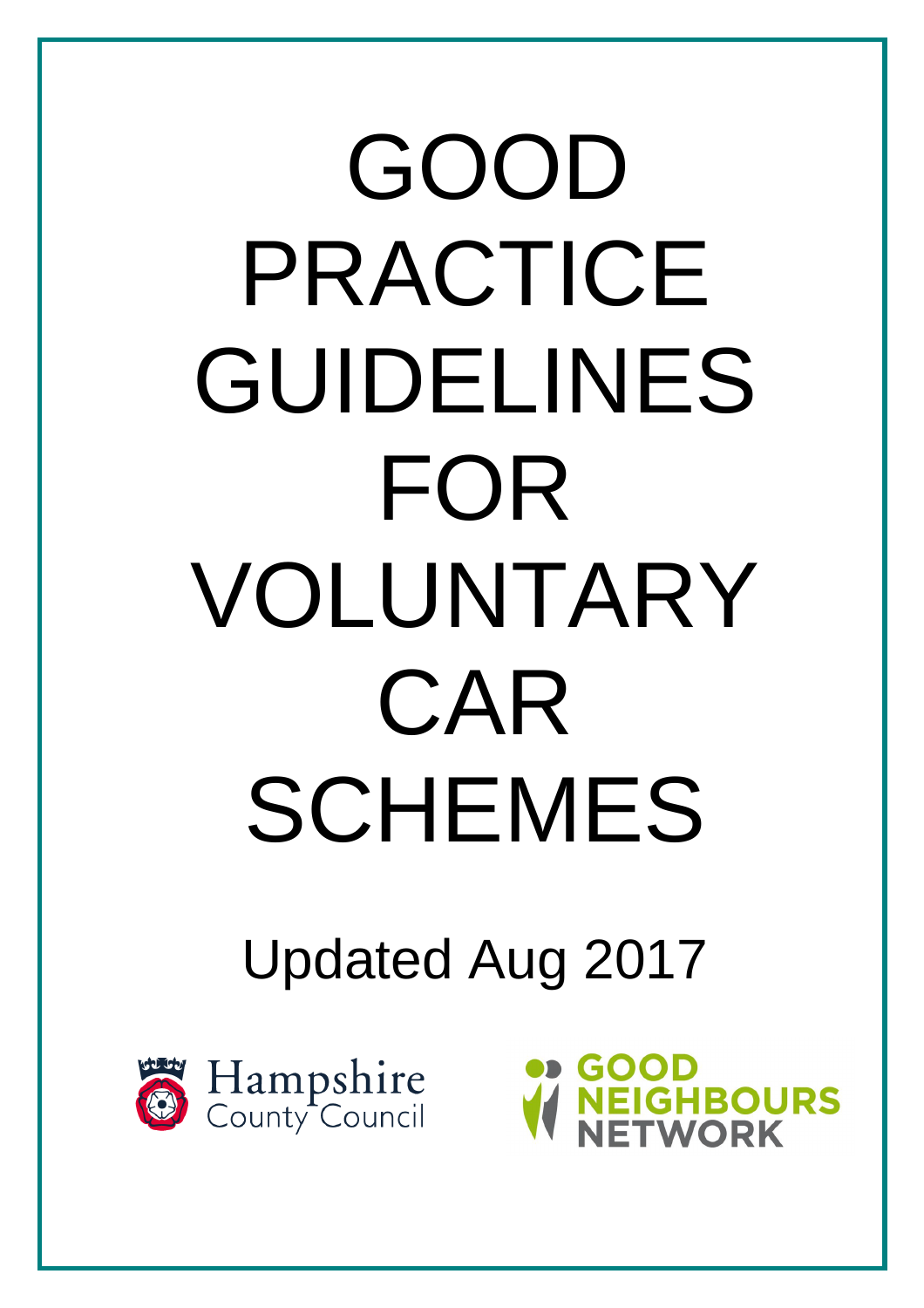# **Contents**

| 1              |     |  |
|----------------|-----|--|
| $\mathbf{2}$   |     |  |
|                | 2.1 |  |
|                | 2.2 |  |
|                | 2.3 |  |
|                | 2.4 |  |
|                | 2.5 |  |
|                | 2.6 |  |
|                | 2.7 |  |
|                | 2.8 |  |
|                | 2.9 |  |
| 3              |     |  |
|                | 3.1 |  |
|                | 3.2 |  |
|                | 3.3 |  |
|                | 3.4 |  |
| $\overline{4}$ |     |  |
|                | 4.1 |  |
|                | 4.2 |  |
| 5              |     |  |
|                | 5.1 |  |
|                | 5.2 |  |
| 6              |     |  |
|                | 6.1 |  |
|                | 6.2 |  |
|                | 6.3 |  |
|                | 6.4 |  |
|                | 6.5 |  |
| 7              | 6.6 |  |
| 8              |     |  |
|                | 8.1 |  |
|                | 8.2 |  |
|                | 8.3 |  |
| 9              |     |  |
|                | 9.1 |  |
|                | 9.2 |  |
|                | 9.3 |  |
|                | 9.4 |  |
|                | 9.5 |  |
|                | 9.6 |  |
|                | 9.7 |  |
|                | 9.8 |  |
|                | 9.9 |  |
| 10             |     |  |
| 11             |     |  |
| 12             |     |  |
| 13             |     |  |
| 14             |     |  |

ſ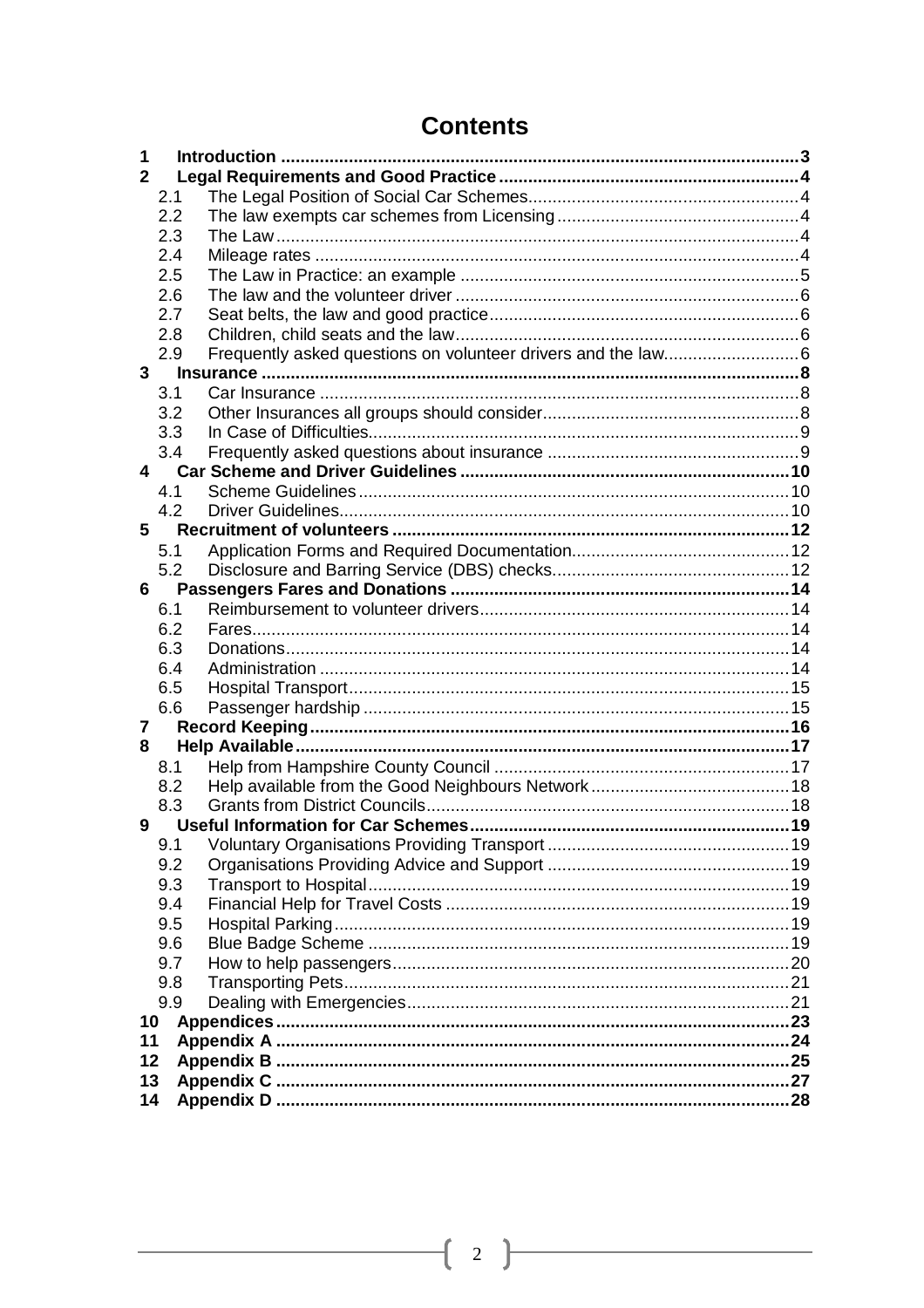# **1 Introduction**

Good Neighbours groups are the biggest provider of voluntary car schemes in Hampshire, with over 100 groups in the Good Neighbours Network. The groups are independent, volunteer-led and locally based. They are supported by the Good Neighbours Network (GNN) which is hosted by the Dioceses of Winchester, Portsmouth and Guildford and funded by Hampshire Country Council Adult Services, Community Transport and Clinical Commissioning groups in Hampshire. GNN provides insurance cover, including public liability and free administration of DBS checks for volunteers as well as resources and networking events for local groups.

The schemes provide essential journeys for people who are unable to use - or have difficulty using - public transport services. They particularly play a key role in rural areas where public transport services are limited. Volunteers use their own cars to take people to and from hospital, GP and other medical appointments, to visit relatives in care homes and, in some cases, for shopping and social trips.

Hampshire County Council works in partnership with GNN to provide Good Practice Guidelines for voluntary car schemes, hospital parking information and permits. The purpose of the Good Practice Guidelines is to help voluntary car schemes operate within a legal framework and that volunteer drivers can carry out their voluntary work safe in the knowledge that their Good Neighbours group is operating correctly.

As in previous editions, we have attempted to distinguish between what is the law i.e. must be complied with, and what is good practice. Generally, the more good practice you comply with, the easier it will be to show that you have met your duty of care if something goes wrong.

All groups applying for grants from the County Council will need to confirm that their scheme is operating in line with these good practice guidelines. Please use the form in appendix 'A'.

If you have any questions, or you feel that your scheme will have difficulty in implementing anything in the guidelines, please contact:

Katharine Broomfield, Community Transport, Hampshire County Council, Winchester SO23 8UD,

Telephone: 01962 846785 Email: [katharine.broomfield@hants.gov.uk](mailto:katharine.broomfield@hants.gov.uk) Website: [www.hants.gov.uk/transport/transportoperators/voluntarycarschemes](http://www.hants.gov.uk/transport/transportoperators/voluntarycarschemes)

To find out how your car scheme could benefit from the events and information as part of the Good Neighbours Network please contact:

Good Neighbours Network, Peninsular House, Wharf Road, Portsmouth, P02 8HB.

Telephone: 02392 899671 Email: info@ goodneigbours.org.uk Website: [www.goodneighbours.org.uk](http://www.goodneighbours.org.uk)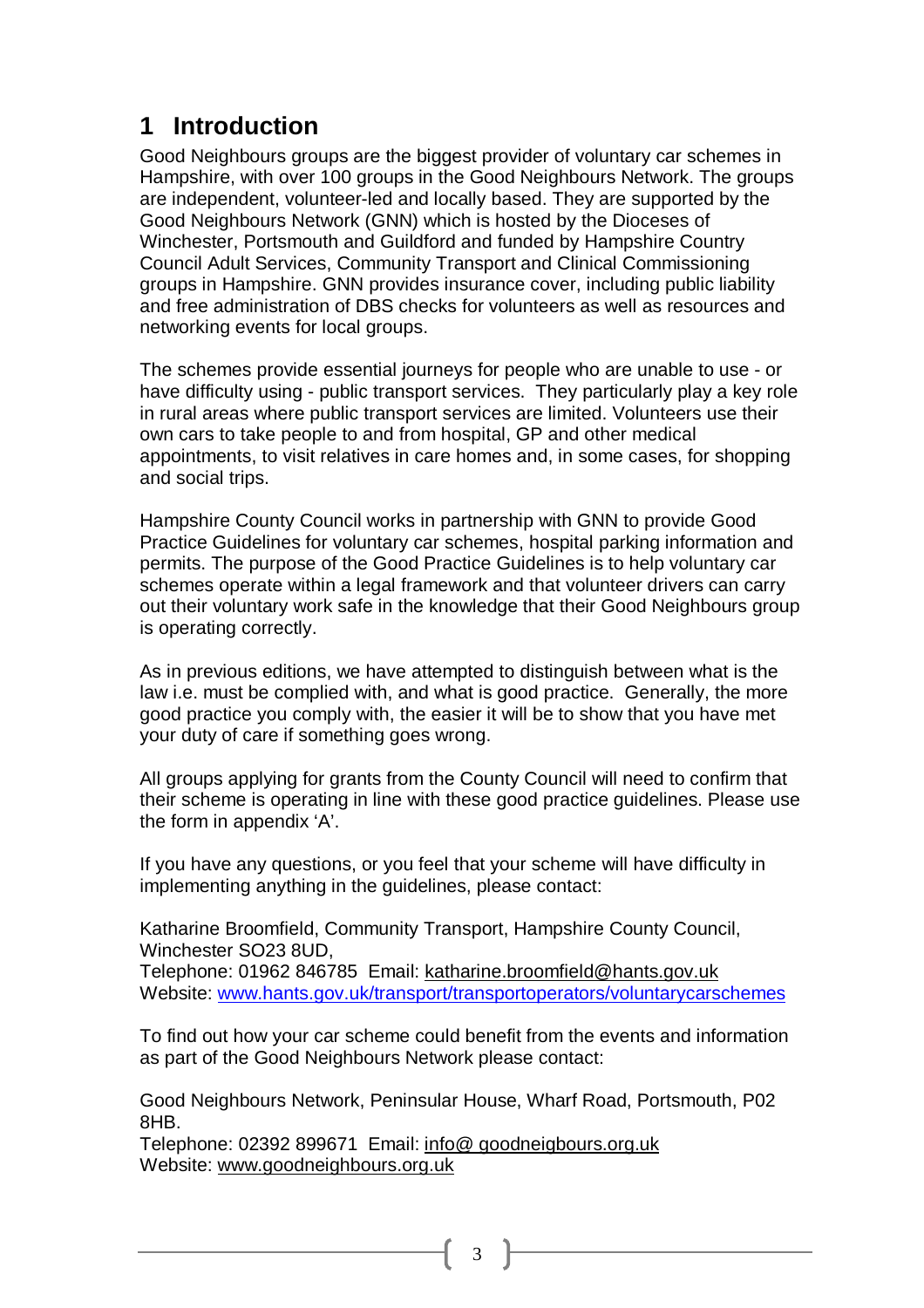# **2 Legal Requirements and Good Practice**

This section contains the information you need to ensure that your car scheme is operating in accordance with the law.

#### **2.1 The Legal Position of Social Car Schemes**

The law relating to the use of private cars for voluntary car schemes is not always very clear and some parts are open to interpretation. However, there are some clear rules that apply to schemes and drivers:

#### **2.2 The law exempts car schemes from Licensing**

Generally, if passengers contribute in cash or in kind, the law would take the view that the scheme is a commercial business, therefore taxi or private hire car licensing would apply. However, **the law exempts car schemes** from licensing, provided that certain requirements are met.

#### **2.3 The Law**

The Public Passenger Vehicles Act 1981 states that:

"… a journey made by a vehicle in the course of which one or more passengers are carried at separate fares shall not be treated as made in the course of a business of carrying passengers if –

(a) the fare or aggregate of the fares paid in respect of the journey does not exceed the amount of the running costs of the vehicles for the journey; and

(b) the arrangements for the payment of fares by the passenger or passengers so carried were made before the journey began "and for the purposes of paragraph above the running costs of a vehicle for a journey shall be taken to include an appropriate amount in respect of depreciation and general wear."

#### **It should be remembered that tipping drivers in cash or in kind could infringe car sharing legislation and therefore should be specifically discouraged.**

#### **2.4 Mileage rates**

To comply with the law, **the driver must not make a profit on the expenses claimed for each journey**. If the driver made a profit it would jeopardise the drivers car insurance as well as putting them in breach of licensing exemptions.

The law does not state a rate per mile but Her Majesty's Revenue and Customs ('HMRC', formerly the Inland Revenue) publishes rates per mile, above which it considers that a profit is being made. These maximum rates are as follows:

| On the first 10,000 miles in the tax year | 45 <sub>p</sub> |
|-------------------------------------------|-----------------|
| On each mile over 10,000 miles in the tax | 25p             |
| vear                                      |                 |

In addition the driver can receive a further 5p per mile per passenger when the passengers are being carried as part of their volunteering.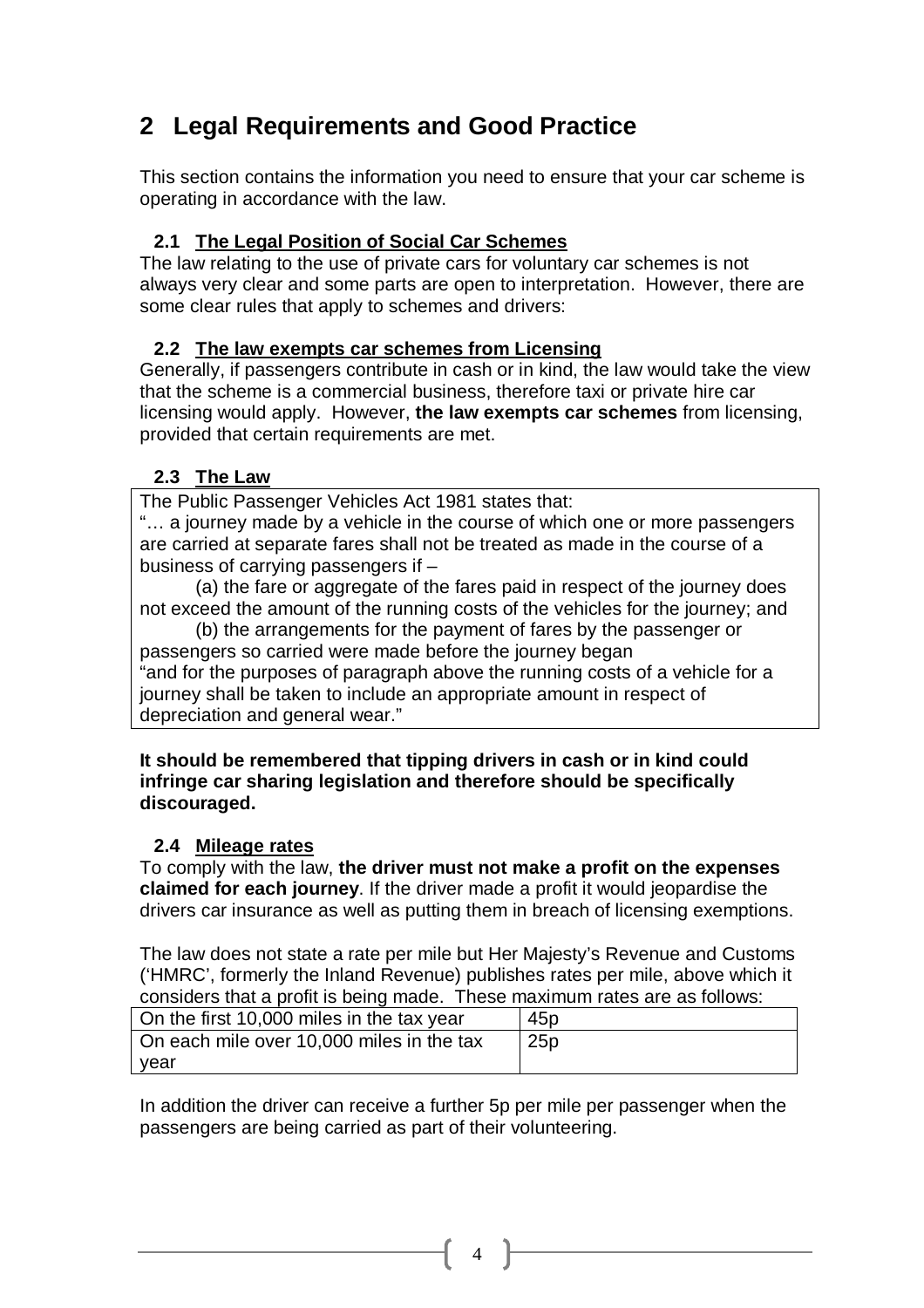#### **2.5 The Law in Practice: an example**

For a 10 mile journey a driver could potentially claim expenses of 45p per mile, total expenses £4.50. If the driver carried a passenger they could also claim an additional 5p per mile whilst the passenger was in car. If the driver was to carry two passengers they could claim an additional 10p per mile. The diagrams below explain how the mileage rate works in practice for different scenarios.

Example One – carrying one passenger

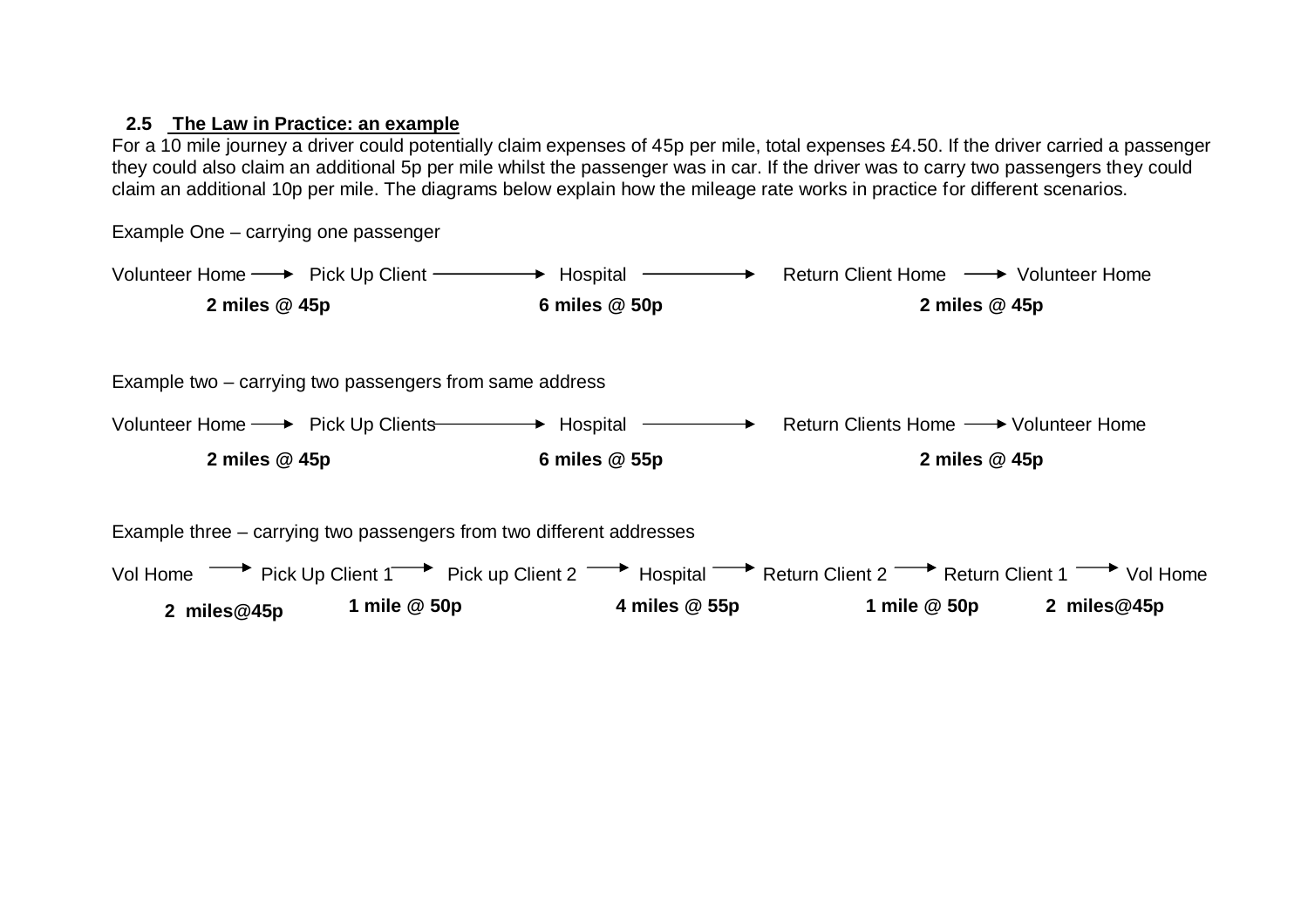#### **2.6 The law and the volunteer driver**

Volunteer drivers need to comply with all legal requirements, as with everyday motoring:

- Their vehicle must be taxed.
- Their vehicle must be properly insured.
- Their vehicle must have a valid MoT certificate.
- Drivers must hold a valid full driving licence.
- Drivers must be able to read a car number plate at a distance of 20 meters (66 feet). This may be done with spectacles or contact lenses if these are usually worn. Drivers' eyesight should be checked regularly as it can deteriorate gradually.

The committee / governing body of any organisation has a duty of care to ensure that all volunteers comply with any legal requirements.

To ensure that all legal requirements are adhered to it is highly recommended that all new volunteer drivers should be asked to produce the above documents as part of the application process and thereafter on an annual basis. The Good Neighbours group or car scheme should ideally keep a photocopy on file or at the very least record that all documents have been checked.

#### **2.7 Seat belts, the law and good practice**

- Drivers and passengers must wear seat belts, where fitted. Drivers should remind their passengers to use their seatbelt.
- Where passengers have a Medical Exemption Certificate issued by their doctor, which means that wearing a belt could worsen their medical condition, it is best for an unbelted passenger to sit in the rear seat on the passenger side, with no-one sitting in the front passenger seat.
- Good practice is to ensure that all passengers have a lap and diagonal seat belt. Some cars may only have two seat belts on the back seat, not three, or only have a lap belt for the middle seat. This may mean that you do not use the centre rear seat in some cars.

#### **2.8 Children, child seats and the law**

- If your car scheme transports children a booster or child seat should be used.
- The driver could be prosecuted if a child is not transported using an appropriate restraint. Good practice is for your car scheme to only transport children if the parent or guardian provides the booster seat.
- Never place a rear-facing child restraint in a seat with an active airbag in front of it. It is recommended good practice for volunteers to ask the parent or guardian of the child to fit the car seat.

If you would like any further information on transporting children please contact the Community Transport team on 01962 846785.

#### **2.9 Frequently asked questions on volunteer drivers and the law**

#### *Question: How much should we reimburse our drivers?*

*Answer:* Each car scheme is free to set its own rates, up to the maximum of 45p per mile (plus any additional mileage for passengers carried, see p.4). In addition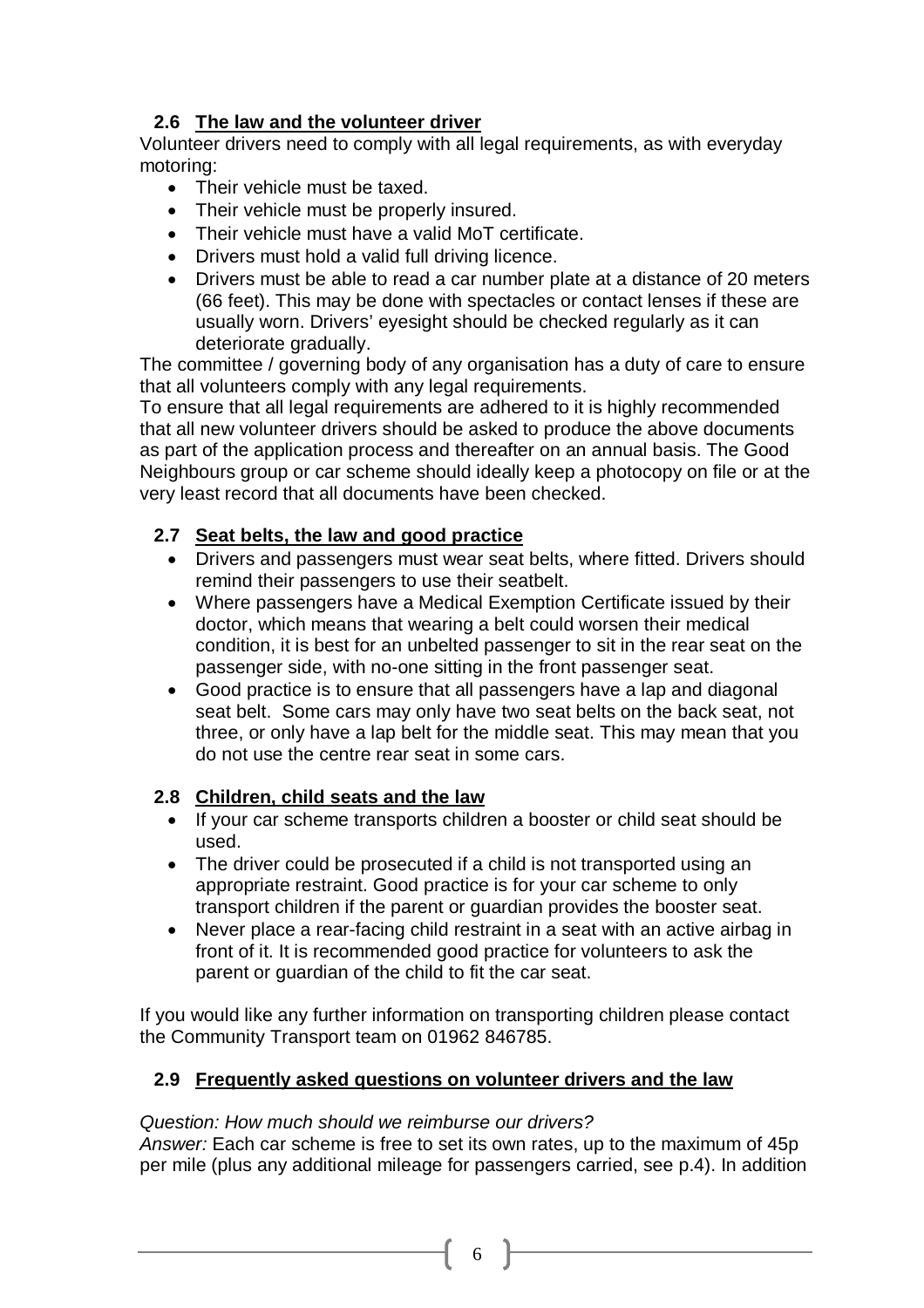you can reimburse drivers for any genuine 'out of pocket' expenses, such as car parking charges. It is good practice for volunteer drivers to keep a record of their mileage and out of pocket expenses for each journey. On pages 14-15 we cover drivers' expenses and passengers' payments (or donations) in more detail.

#### *Question: Running a car is getting more costly. Can we pay our drivers more than 45p per mile?*

*Answer:* An extra allowance of 5p a mile for a passenger can be included in the driver's claim for expenses according to your group's practice. In this instance the driver's rate remains at 45p per mile with an additional claim for passenger mileage at 5p per mile. Beyond this we would strongly advise against paying higher rates, as two serious problems could arise:

- The drivers' insurance may be invalidated as the drivers may be viewed as making a profit.
- Your District Council's Taxi Licensing Officer will take the view that you are 'in business' and need to be licensed as a taxi or private hire operator. This not only has a cost associated with it but there are also legal implications to being a licensed operator, for example, only the person who holds the license can legally drive the car. You are therefore strongly advised to pay no more than the 45p per mile (or 25p for drivers who claim more than 10,000 miles in a tax year).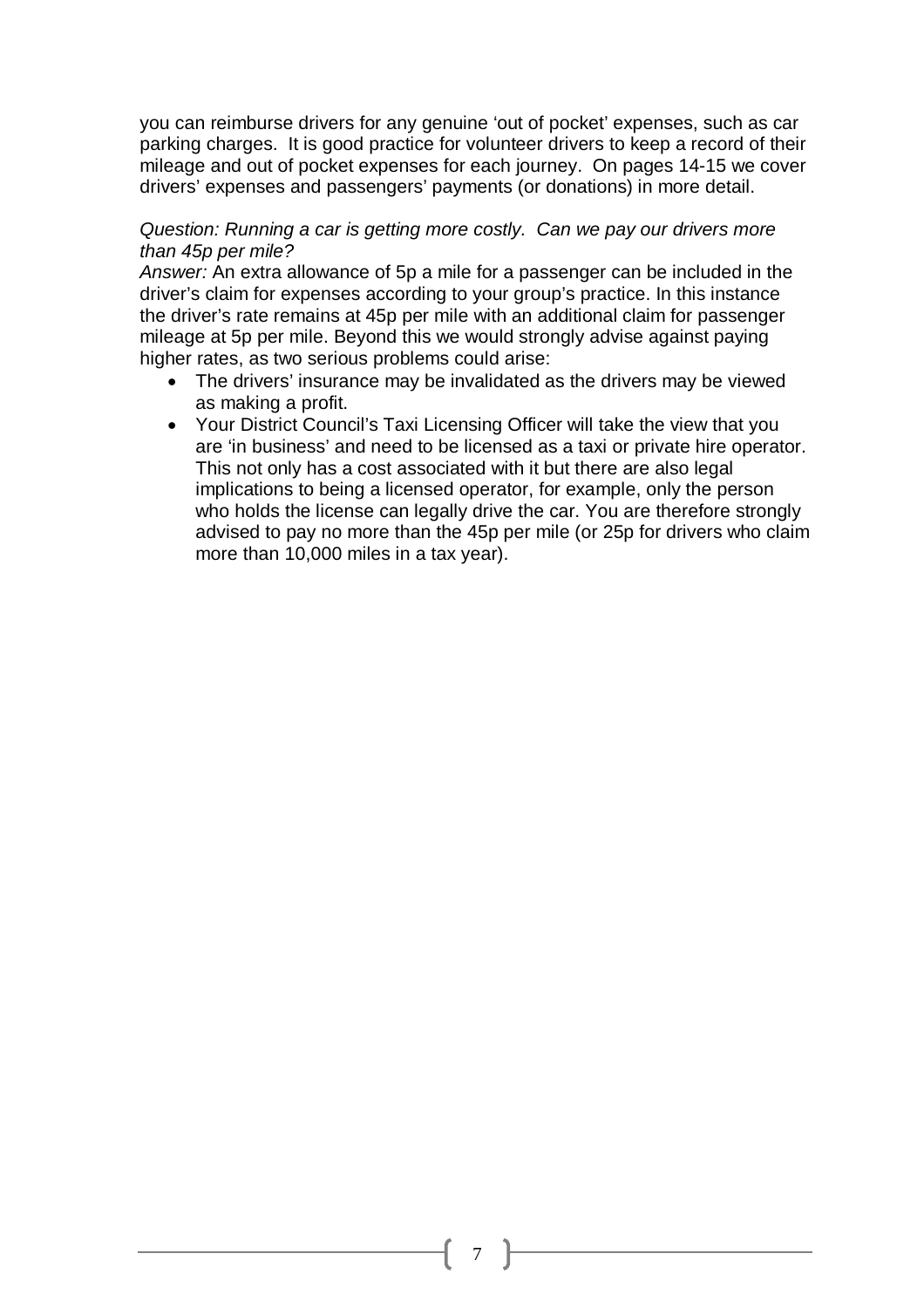# **3 Insurance**

#### **3.1 Car Insurance**

For insurance cover volunteer driving is classed as social and domestic use rather than business use.

#### **VOLUNTEER DRIVING: THE MOTOR INSURANCE COMMITMENT**

The insurance companies named in the Association of British Insurers (ABI) Commitment will not charge extra for volunteer driving, i.e. the use of a vehicle owned by the driver in connection with and for the benefit of a voluntary group.

Even though they do not charge an extra premium some of these insurers require drivers to tell them that they are using their vehicle for volunteer driving. Please read the linked document carefully to see if and how your insurer requires notification:

[www.abi.org.uk/Insurance-and-savings/Products/Motor-insurance/Volunteer-drivers](http://www.abi.org.uk/Insurance-and-savings/Products/Motor-insurance/Volunteer-drivers)

If the insurance company has not signed up to the ABI's Commitment, drivers may have to pay an extra premium to ensure they are fully covered. However it is definitely worth challenging them on this.

#### **3.2 Other Insurances all groups should consider**

- *Public Liability Insurance* This insurance cover is not a legal requirement, however it would be extremely unwise for any organisation that offers services to members of the public not to have it. In general it protects organisations against claims by third parties including service users and members of the public for death, illness, loss, injury or accident caused by the negligence of the organisation. Policies may vary so all organisations should check what cover they have.
- *Employers Liability* (this provides cover for volunteers). All employers must insure against claims by workers for injury or illness caused by the employers' negligence or failure to comply with a statutory duty such as health and safety. This does not normally cover volunteers, however specialist policies can be negotiated to cover volunteers.
- *Bonus Protection Scheme*: This is a specialist insurance policy for groups which protects their drivers if they are involved in an accident whilst driving as a volunteer. The Good Neighbours Network can advise Good Neighbours groups about this scheme. Hampshire County Council can advise other organisations.

Groups that are part of the Good Neighbours Network are provided with Employers Liability, Public Liability, Personal Accident and loss of money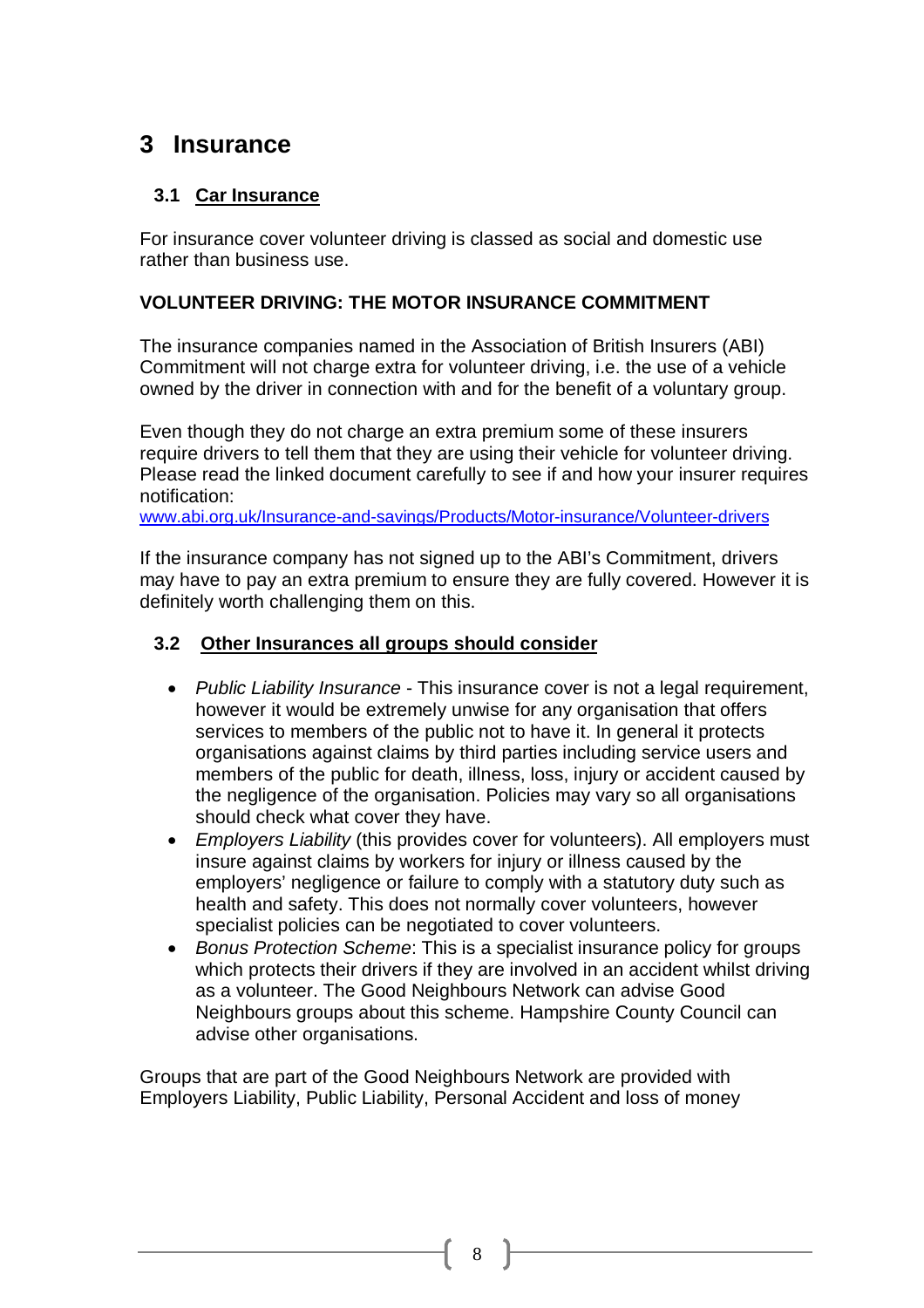insurance by the Good Neighbours Network<sup>1</sup>. Other car schemes will need to check whether they have this cover.

NB: If drivers undertake a journey at the direct request of a passenger rather than through their group's co-ordinator then they will NOT be covered by these insurance policies.

#### **3.3 In Case of Difficulties**

- If your volunteer driver has to deal with a call centre, suggest they speak to the supervisor in the first instance. They may have more knowledge of the ABI commitment to voluntary driving.
- You can use the list on the ABI website to check which companies do not charge extra for volunteer driving before shopping around to renew your car insurance.
- If you use internet comparison sites voluntary driving is not mentioned, so please check the ABI list.
- When talking to your insurance company, make sure you specify the normal mileage rate and any additional rate for passenger allowance separately, i.e. 45p per mile plus a 5p per mile passenger allowance rather than simply stating 50p per mile reimbursement.

#### **3.4 Frequently asked questions about insurance**

*Question: Do voluntary drivers need 'business use' car insurance? Answer:* The national agreement with the insurers says that voluntary driving is covered under normal 'social, domestic and pleasure' cover. If an insurer says that 'Class 1 business use' is required, but they won't charge you extra for it, then there is no issue. However if they want to charge extra, it is worth challenging them on this.

#### *Question: My insurer wants to charge an 'administration fee' for amending my policy. Can they do this?*

*Answer:* Yes, but it is against the spirit of the national agreement with the ABI and it is worth reminding them about this agreement.

 $\overline{a}$  $1$  Insurance is provided on the understanding that Good Neighbours groups adhere to the legal requirements and good practice within these Guidelines.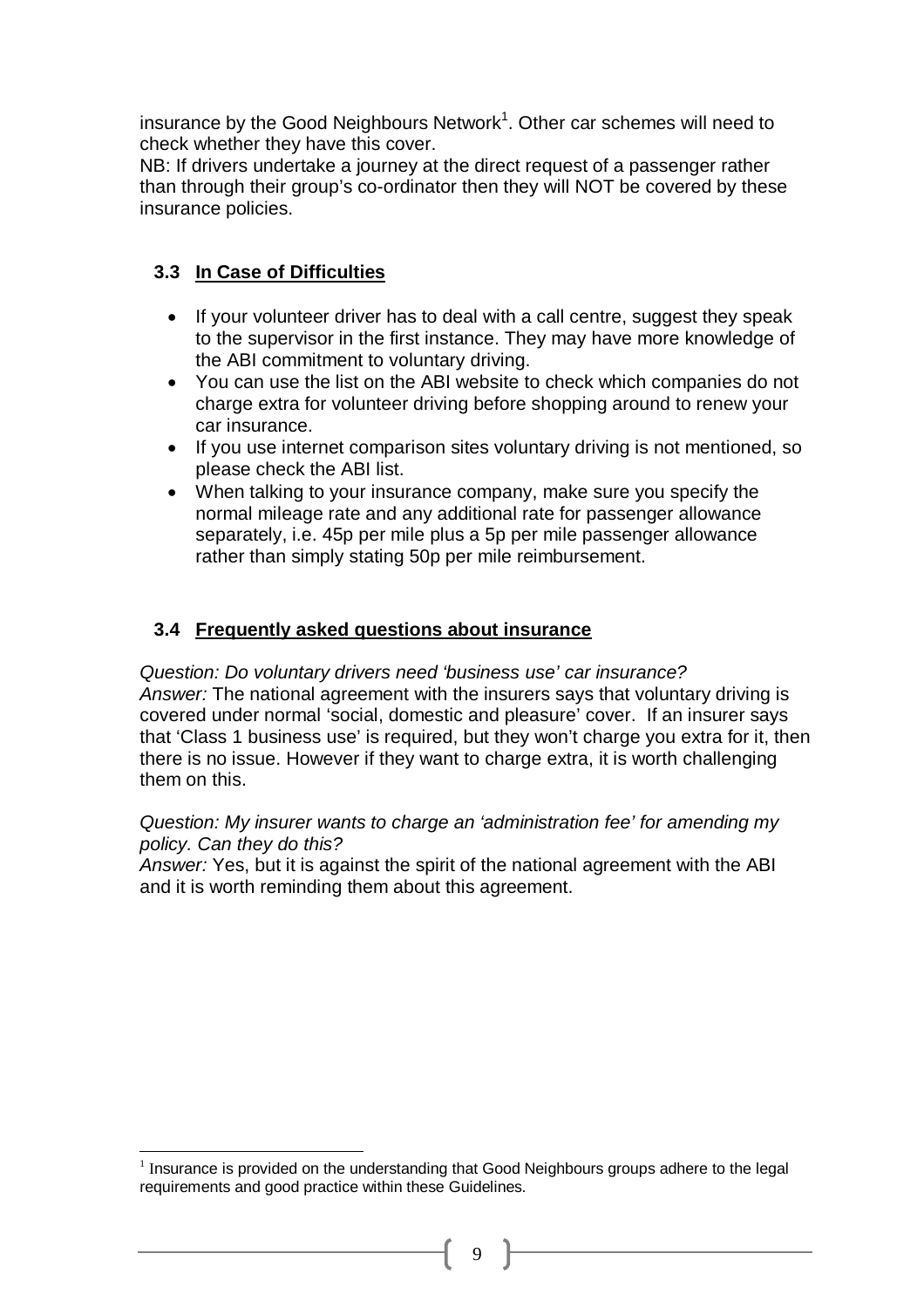# **4 Car Scheme and Driver Guidelines**

#### **4.1 Scheme Guidelines**

It is recommended good practice for each scheme to produce operational guidelines. These guidelines should cover the following areas;

- The operating area of the scheme: It is useful for drivers, co-ordinators and passengers if the scheme has a set area that they will cover. This may be postcode based, parish based or village based. Within this it is also useful to have a guide of where the scheme will transport to. For instance if your group prefers to transport passengers to the local hospital only.
- A guide for wheelchair users. Some schemes can take passengers who have a folding wheelchair and are able to transfer into a car seat.
- Moving and handling. It is recommended good practice for drivers to not lift or take the weight of their passengers. For more information on moving and handling please contact the Good Neighbours Network.
- Risk Assessment: It is recommended good practice for co-ordinators to carry out a basic risk assessment on new passengers. This only needs to cover very basic details on the passenger. See Appendix 'D' for a sample risk assessment form

#### **4.2 Driver Guidelines**

Each scheme should draw up a set of guidelines, in writing, to cover the recruitment and selection of volunteer drivers. These guidelines will help to ensure that individual volunteers do not feel discriminated against. The guidelines should cover the following issues:

- Driving Licences: A full driving licence is required and schemes may choose not to accept those with endorsements for any offence that implies suspect driving. This may be done on an individual offence basis or by the number of points on a licence.
- Age: Many volunteer drivers are over 60 years old because they are available in the day time when drivers are most needed. The car scheme committee should discuss the issue of driver age and formally agree a policy bearing in mind that age is no indication of driving ability.
	- o All drivers must reapply for a driving licence at the age of 70.
	- o It is worth noting that Hampshire County Council (HCC) has no upper age limit for their volunteer drivers but carry out annual driving assessments when drivers reach the age of 70.
	- o We would strongly recommend as good practice that older drivers complete a Road Safety Assessment through Hampshire County Council. This is not a test, just an assessment of a volunteers' driving. At the end of the assessment the driver is given tips on techniques to improve their driving. These assessments are available for drivers of any age. For more information about this please contact Hampshire County Council's Road Safety team on 01962 846100. This is something that many schemes are offering their drivers, so it is worth discussing with your committee.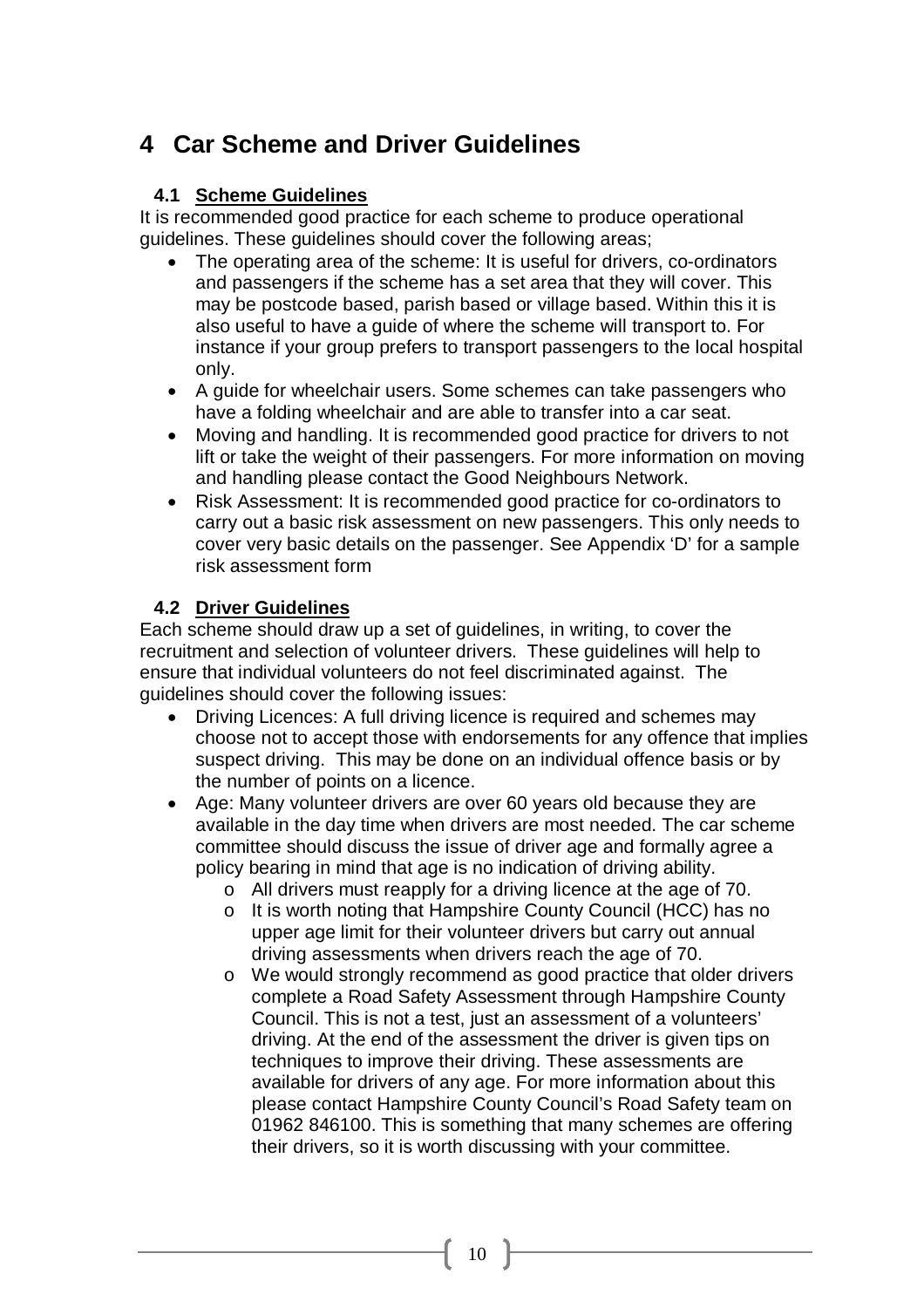- o When deciding to accept older voluntary drivers it should be noted that the additional benefit (personal accident insurance) provided by the Good Neighbours Network is not available for people 80 years and over. However, older drivers are still covered by the other benefits of liability insurance provided by the Good Neighbours Network and their own individual motor insurance. This is explained in their resources on older drivers.
- Driving experience: Schemes may wish to set a minimum period of driving experience, for example two years.
- Health issues: Volunteer drivers must report any illness which might put a passenger at risk and of any medication which may affect their ability to drive. Drivers also need to keep you up to date with any changes in their condition, for example any new medication that could affect their driving.
- Smoking: although the law says that vehicles used primarily for private purposes are not covered by the no smoking regulations, we strongly recommend that your group has a no smoking policy for drivers and passengers. This should include drivers not smoking in their vehicles on the way to pick up or whilst waiting for their passenger. Smoke in a vehicle can be unpleasant for other people and can aggravate respiratory conditions.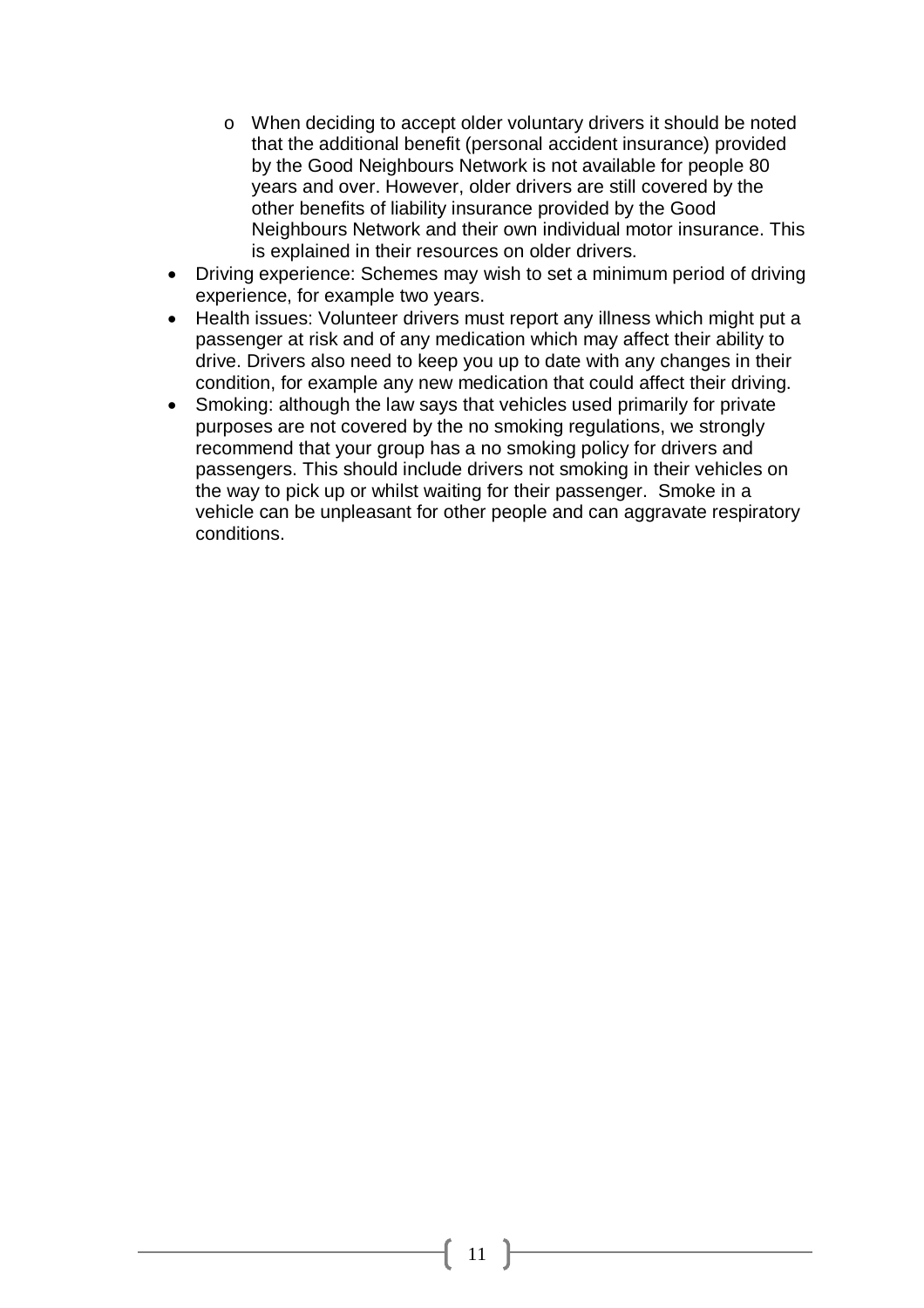# **5 Recruitment of volunteers**

#### **5.1 Application Forms and Required Documentation**

All drivers should be required to complete an application form (see sample form, Appendix B). The form should request the following details:

- Address
- $\bullet$  Age
- Car insurance
- Driving licence
- MOT certificate (if applicable)
- Criminal Convictions
- Health
- References

For the convenience of the scheme co-ordinator, the application form would also be the ideal opportunity to have on record the following:

- Driver's availability
- Car details e.g. estate / saloon
- Whether the car could take a folding wheelchair

In law, it is the driver who would be prosecuted if they were stopped and it was found that their insurance had run out. But as a car scheme, you have a duty of care to your passengers and therefore we strongly recommend that you carry out checks on your drivers' paperwork. To ensure that all legal requirements met, we recommend the following good practice:

- New drivers: ask drivers to produce their documents (Car Insurance, Driving Licence\* and MOT Certificate if applicable) as part of the application process.
- All drivers: check their documents on an annual basis.

\*Please note driving licence records are now held electronically and can be checked online. Further help on this can be found here: <http://documents.hants.gov.uk/transport/CheckingaDriversDVLAlicencerecord->July2015.pdf

You need to keep records of these checks. Good practice is ideally to keep a photocopy of the documents on file (where applicable) or at the very least record that all documents have been checked.

*Tip:* To enable your scheme to keep accurate records on drivers' documentation and to ensure you fulfil your duty of care you may wish to add a tick box or a statement on driver reimbursement forms confirming that drivers have insurance, an MOT and a valid driving license.

#### **5.2 Disclosure and Barring Service (DBS) checks. Previously known as CRB checks**

A Disclosure and Barring Service (DBS) check is one part of the wider process for Safeguarding of vulnerable adults and children. A DBS check is required for: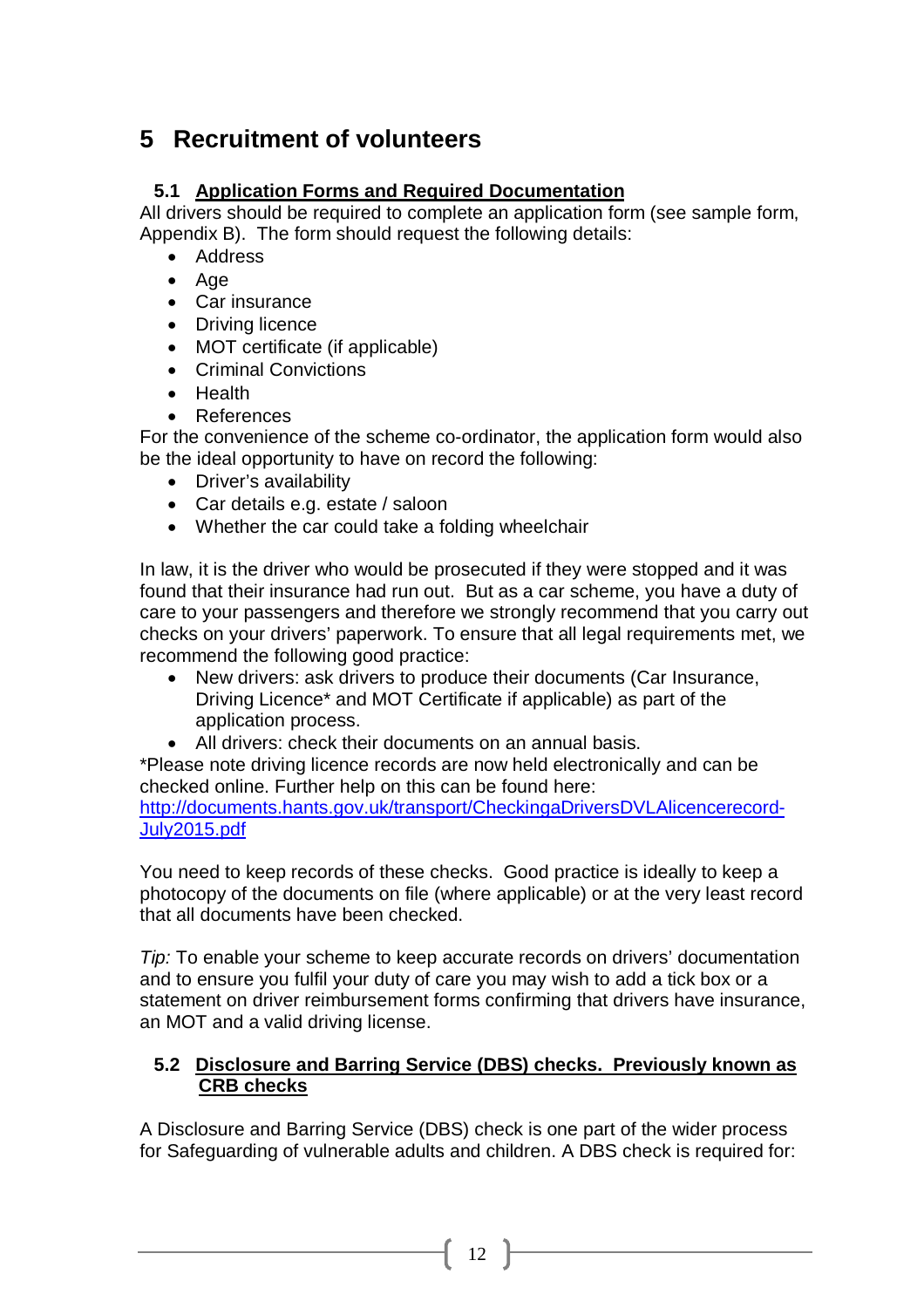- Conveying children.
- Conveying adults for reasons of age, illness or disability to, from or between places where they receive healthcare, personal care or social work.
- Assistance with shopping because of a person's age, illness or disability.

For groups in the Good Neighbours Network, DBS administration is provided free of charge.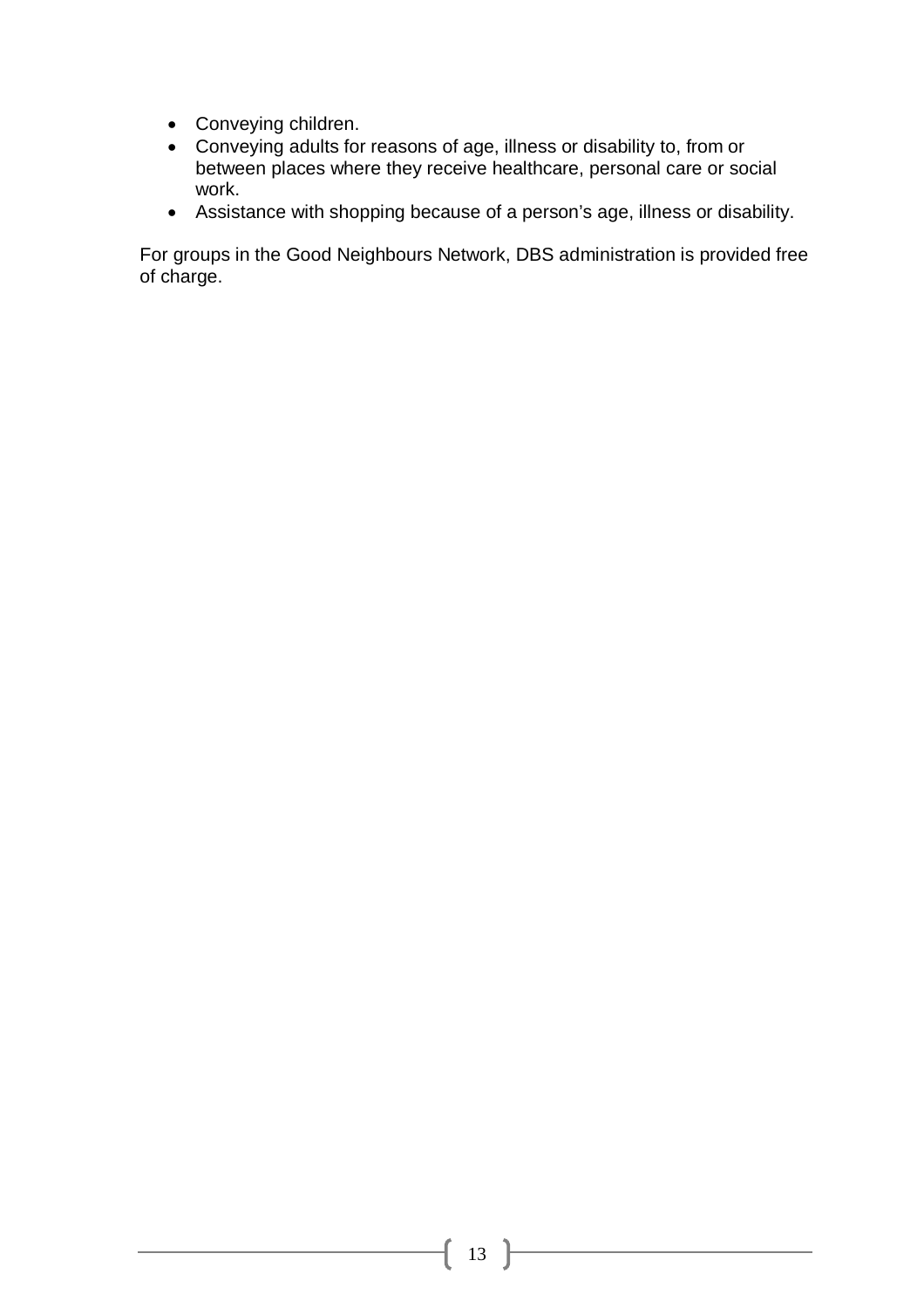# **6 Passengers Fares and Donations**

#### **6.1 Reimbursement to volunteer drivers**

Car schemes can decide at what rate they intend to reimburse volunteers but should be mindful of the Inland Revenue figures, if these are exceeded then it will become a tax, insurance and licensing issue for the driver. For simplicity many car schemes choose to reimburse at one set rate, but others do it on the car's engine size. Details on page 4 of these guidelines clarify issues such as remuneration and tipping for volunteer drivers.

#### **6.2 Fares**

The charges made to passengers should not exceed the vehicle running cost for that journey and so are usually based on the driver's mileage. The driver's dead mileage can also be included. **Adding an administration charge to the mileage rate is not recommended.**

If a fare is charged then the passenger must be informed of the amount at the time of booking. To simplify the system many schemes charge a set journey or zoning rate, for example £5.00 from the village to the hospital. This £5.00 is for the journey rather than per passenger so don't forget to divide the fares if there is more than one passenger. **Remember to keep within their car insurance criteria; it is important that the driver is only reimbursed on a mileage rate basis upon submission of an expense claim sheet.** If you choose to charge on this basis then you need to ensure that the fares are simple to be understood by both drivers and passengers to eliminate any confusion.

Hampshire County Council do expect that, other than in exceptional circumstances, all passengers will make a contribution to the cost of their journey.

#### **6.3 Donations**

A donation system is recommended by the Good Neighbours Network as good practice. It allows passengers to contribute the amount they choose or can afford. This may be based on a suggested donation set by the group for set journeys as in 6.2. The advantage of this system is that the coordinator/treasurer knows how much the driver is expected to collect. The driver provides their passenger with an envelope clearly marked up for the car scheme. The passenger puts in their donation and returns the sealed envelope. This should then be handed over to the scheme co-ordinator / treasurer.

#### **6.4 Administration**

Good practice dictates that all fares/donations are handed over to the scheme treasurer/coordinator and then the drivers reimbursed against their mileage expense claim form.

There are no set protocols for the administration of fares and donations. However, it is suggested that the scheme adopts one of the following approaches to ensure that the opportunity for discrepancies to arise is kept to a minimum;

 **Sealed envelope.** The Good Neighbours Network favours this method as it protects the passenger's confidentiality and enables the money given to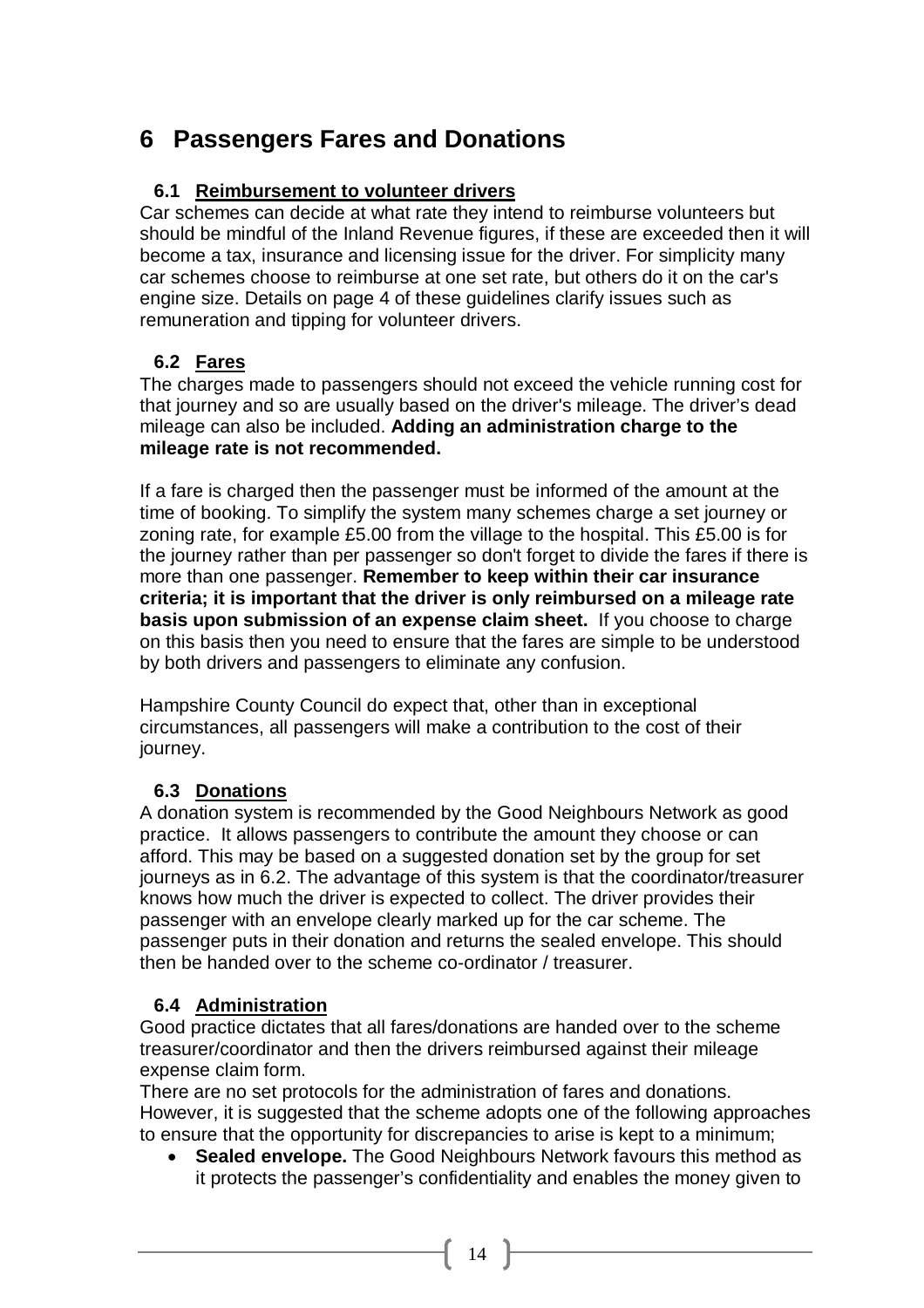be dealt with immediately after the journey has been completed. The coordinator gives the volunteer driver a supply of envelopes. The envelopes need to be clearly marked with the car scheme name and logo. The driver makes an envelope available to each client and ensures that the client is aware of how the system works. The driver keeps a record of the mileage for each journey on an expenses sheet and gets reimbursed on a mileage basis. The donations in the sealed envelopes should be handed to the treasurer either directly or through the co-ordinator. The treasurer has the responsibility to open all the envelopes in the company of another person. They then calculate the driver expenses and reimburse the driver. They should also prepare accounts for all contributions, expenses and donations at the AGM in the annual treasurer's report.

- **Sealed box.** This is a similar system to the sealed envelope. Each driver is provided with a box into which contributions and donations can be placed. The box is treated in the same way as sealed envelopes above.
- **Log book or sheet.** Drivers are responsible for claiming their expenses direct from the contribution made by the client and entering it into a log book. In most cases the expenses claimed will be the same as the contribution given. If the contribution is greater than the expenses this will show in the log book as a plus amount and can be passed on to the treasurer as a donation to the car scheme. If the contribution is less than the expenses incurred it will show as a deficit and the driver will have to notify the co-ordinator so that the car scheme can reimburse the expenses incurred by the driver. It is advisable that volunteer drivers and coordinators keep a record of any excess or shortfall reconciled in order to ensure that financial records tally. If this method is used it is worth considering adding a column to the log sheet so that drivers sign to confirm that they have a current driving license, an MOT and insurance. See Appendix C.

#### **6.5 Hospital Transport**

Some passengers may be able to reclaim the cost of their transport to and from the hospital. They can claim if they are receiving income related benefits. If so, then the drivers will need to issue them with a receipt on behalf of the scheme, to enable them to make a claim. Further details can be found in the Healthcare Travel Costs Scheme.

[www.nhs.uk/NHSEngland/Healthcosts/Pages/Travelcosts.aspx](http://www.nhs.uk/NHSEngland/Healthcosts/Pages/Travelcosts.aspx)

#### **6.6 Passenger hardship**

In cases of hardship the car scheme may wish to waiver the donation or fare. The co-ordinator or driver involved can suggest to the committee that the car scheme might cover the clients' expenses from its funds.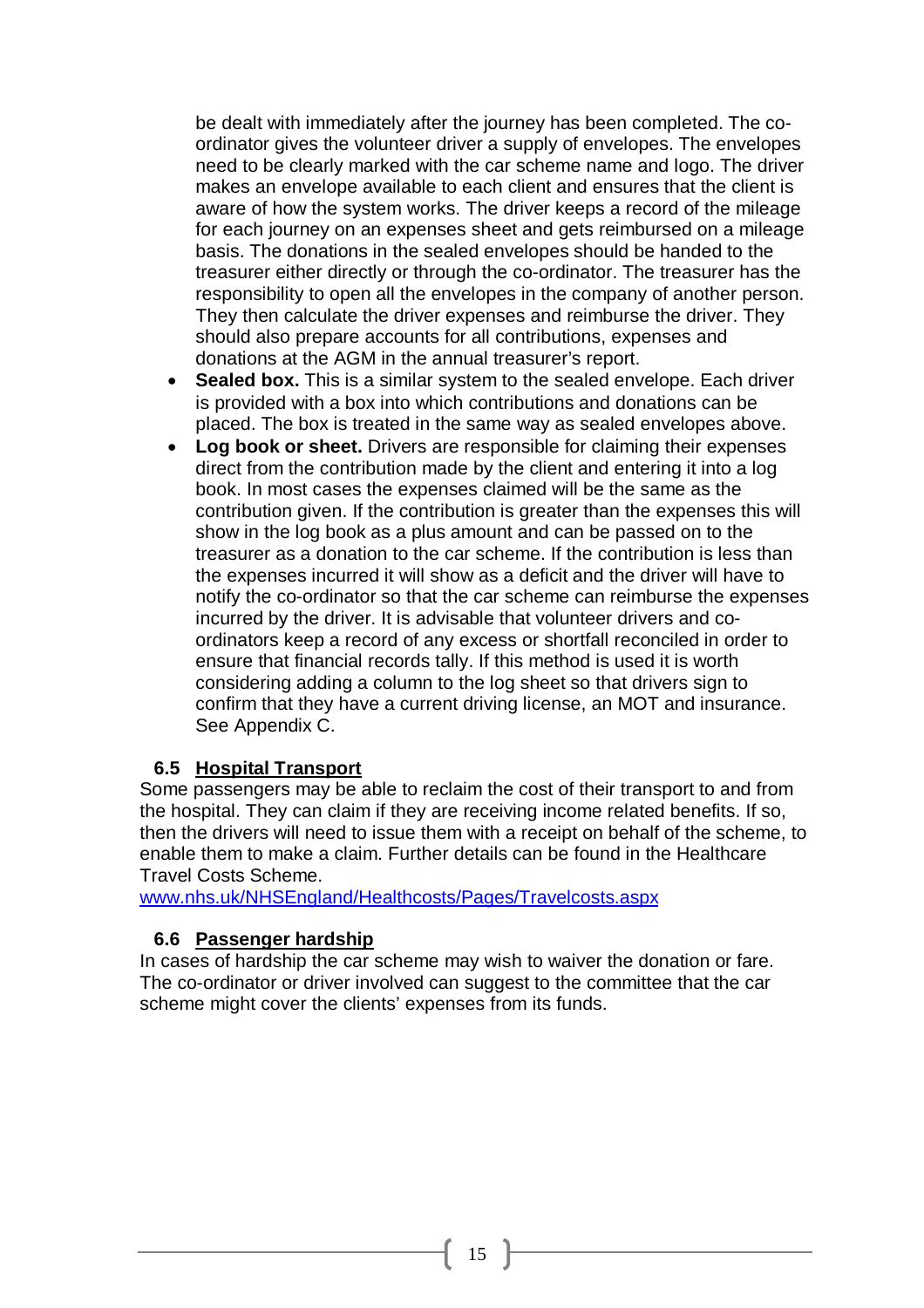# **7 Record Keeping**

To assist with the good running of the scheme basic record keeping is required and should include the following:

- Number of journeys, broken down into;
	- o medical transport (any health related trips)
	- o social transport (shops, clubs, visiting relatives, outings)
	- o minibus trips (make sure you record each passenger)
- Individual driver's mileage is recorded (for tax purposes)
- Please note: if your group is applying for a Hampshire County Council grant then they will need to provide statistics on the total number of journeys carried out separating hospital trips.

Financial records of the following should be kept:

- Driver's expenses (original expense claims should held on file)
- Expenses on overheads, such as telephone, stationery, publicity, car parking etc
- Income from passengers, broken into patient hospital trips and 'other' trips.
- Grant income

The following mileage records should be kept

 A cumulative total of each individual driver's mileage to ensure that they do not exceed the 10,000 miles per annum at the higher mileage rate.

You do need to remind drivers that the 10,000 includes the total reimbursed mileage they do on a voluntary basis, not just with your scheme. If a mileage rate below that listed by the HMRC is paid then drivers can drive proportionally more than the 10,000 tax free miles.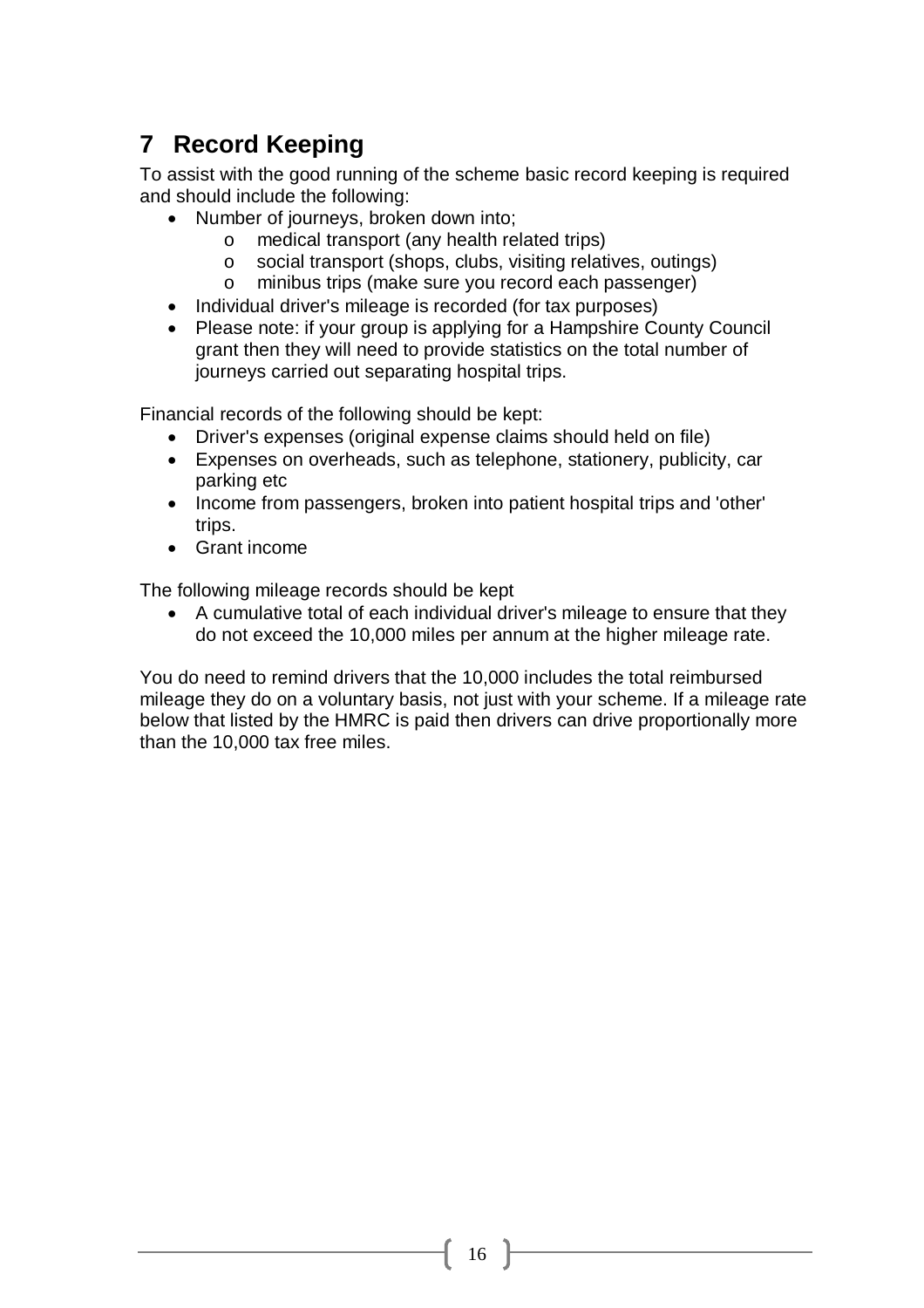# **8 Help Available**

#### **8.1 Help from Hampshire County Council**

Hampshire County Council provides financial support to car schemes throughout the county. There is no closing date for these grants and applications are accepted throughout the year. This grant stream does not fund in advance as it applies to retrospective funding. Groups who want to take advantage of this grant are required to follow these good practice guidelines. Therefore groups wishing to apply for a grant will need to demonstrate this by signing the form in Appendix A.

Hampshire County Council will not grant aid any scheme which does not expect the passengers to make any contribution towards their journey. Hampshire County Council's policy is not to fund any transport to or from hospital for appointments or treatment, which is why separate figures are required. The deficit between the remaining income and expenditure, including the overheads will, upon approval, be funded.

#### **Voluntary Car Schemes Grant**

The grant application form requires the scheme to provide the following details for the period applied for;

- Total number of journeys (the grant application form requires you to break these figures down into trips to hospital for appointments or treatment and 'other' journeys)
- Total number of miles (again these figures should be split between hospital appointment or treatment and 'other' journeys)
- Total expenditure (split into a number of categories)
- Total income (split into a number of categories)

#### **Promotional Material for Recruitment**

Hampshire County Council recognises both the importance of driver recruitment in contributing to the success of car schemes, and the financial constraints under which they sometimes operate. To this end they have developed a series of promotional and recruitment materials which are available on request to assist with this aspect of the operation. Further details and examples are available by contacting Hampshire County Council's Community Transport team on 01962 846785.

#### **Travel information**

Public and community transport travel information can be found online where there is also a community transport search facility: [www.hants.gov.uk/transport/trafficandtravel](http://www.hants.gov.uk/transport/trafficandtravel)

If your organisation details need updating on our web pages please contact the Community Transport team on 01962 846785.

#### **Passenger Transport Forums**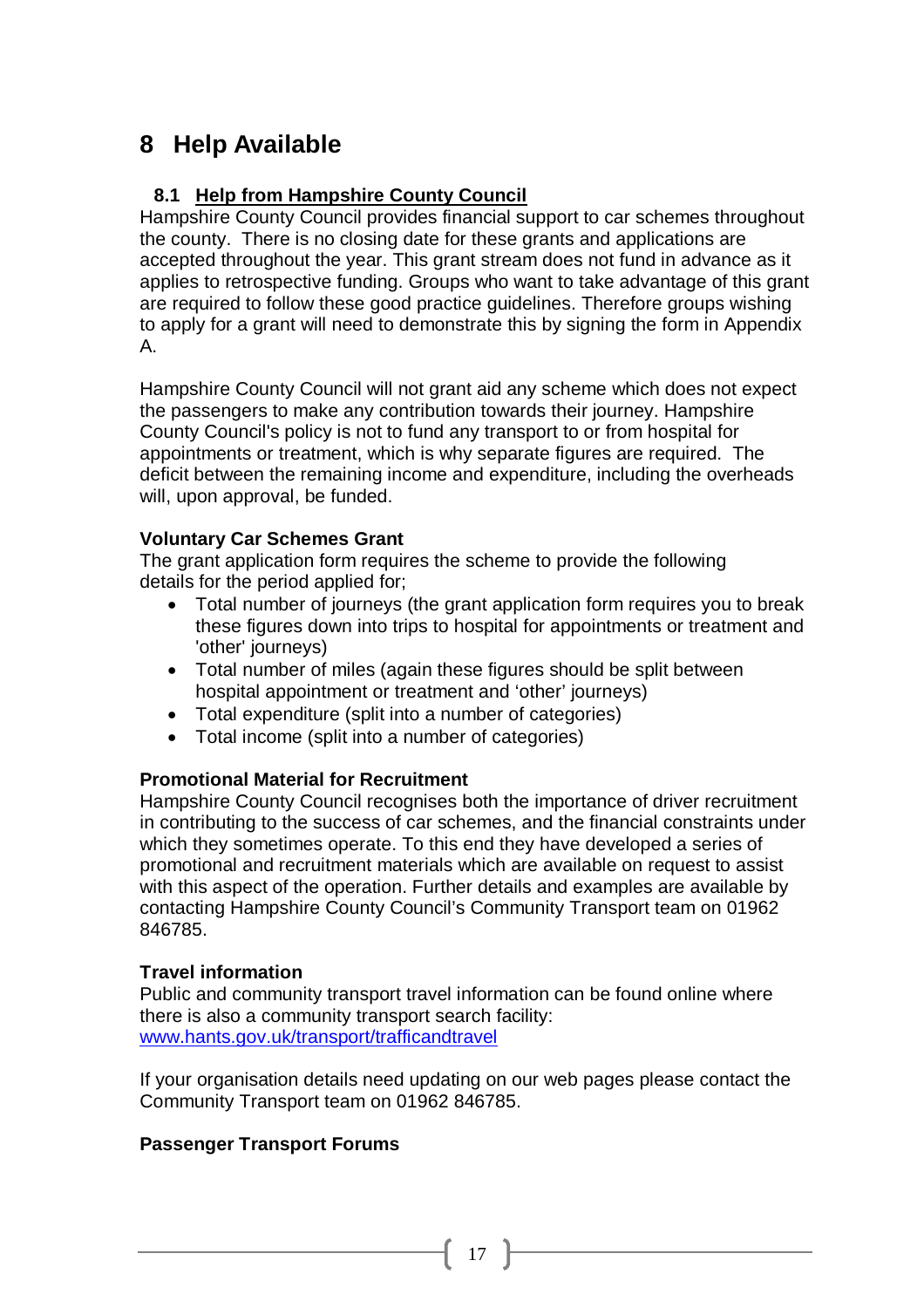Area forums are organised where those involved in voluntary driving can keep up to date with local developments. They also provide an opportunity for car scheme volunteers to meet people involved in driving for other organisations.

#### **8.2 Help available from the Good Neighbours Network**

The Good Neighbours Network provides free resources, insurance and DBS checks for volunteers. They provide regular events, long service awards to recognise the work of volunteers and offer opportunities to network with other groups.

#### **Grants from the Good Neighbours Network**

#### **Start Up Grant**

This is available to help with the costs of setting up a group. It is intended to help pay for such things as:

- Stationery
- Telephone system
- Publicity
- Room hire

#### Annual Grant

This is awarded on an annual basis to help off set administration costs. Applications are invited and grants awarded to groups who fulfil the criteria.

#### **8.3 Grants from District Councils**

Some District Councils offer grants to car schemes to help with running costs or ongoing journeys. Contact Good Neighbours Network for more details about grants in your area.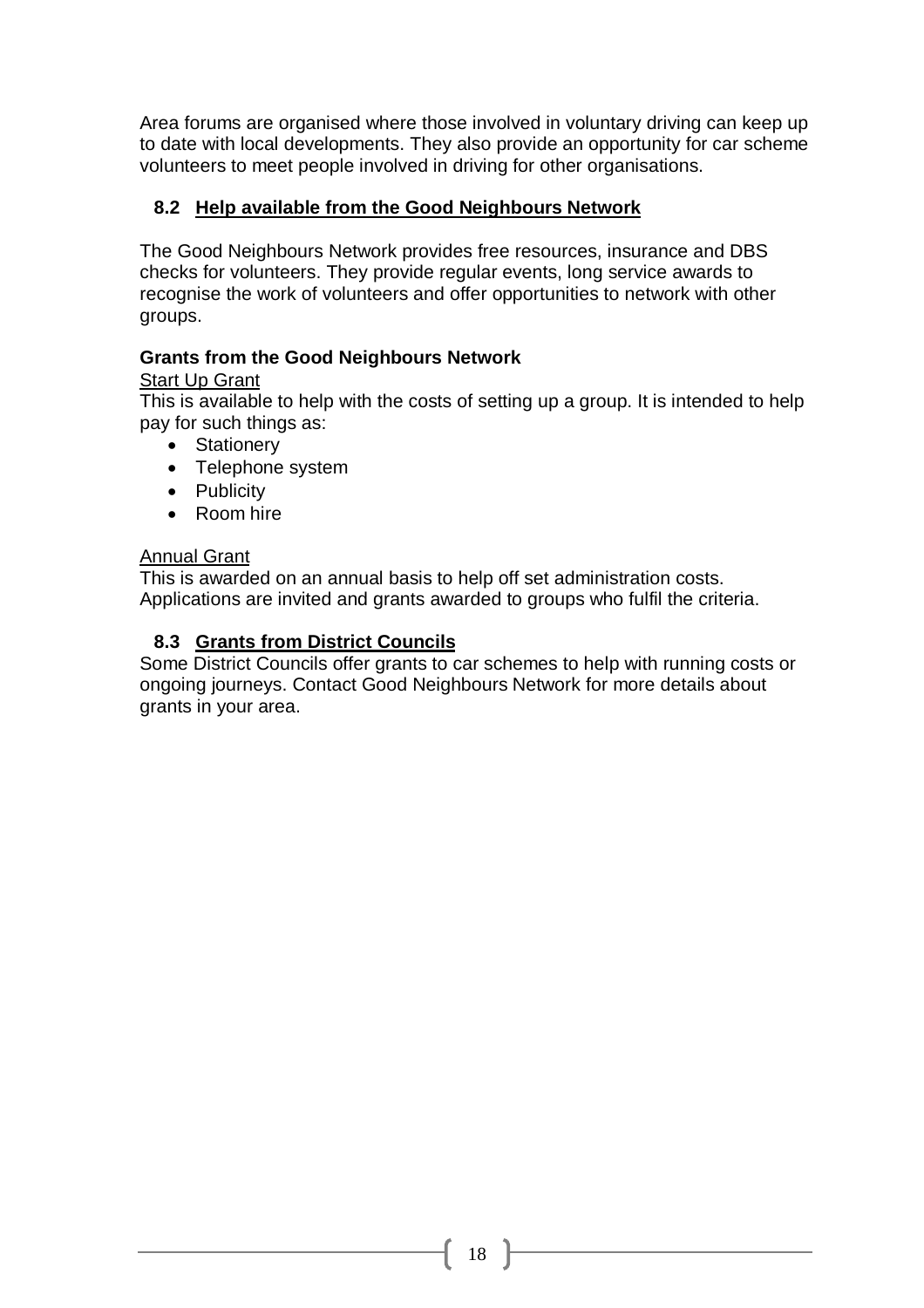# **9 Useful Information for Car Schemes**

#### **9.1 Voluntary Organisations Providing Transport**

- For information about car schemes in the Good Neighbours Network go to [www.goodneighbours.org.uk](http://www.goodneighbours.org.uk)
- RVS
- Age Concern
- Red Cross

#### **9.2 Organisations Providing Advice and Support**

- Good Neighbours Network
- Hampshire County Council (Community Transport)
- The Community Transport Association [www.ctauk.org](http://www.ctauk.org)

#### **9.3 Transport to Hospital**

Patient Transport Services provide transport to hospital around the County. The criteria and patient eligibility for using these services differs from hospital to hospital. In the majority of cases passengers need to have a medical need which requires transport to be provided. Passengers are often assessed by their doctor or a qualified medical practitioner.

#### **9.4 Financial Help for Travel Costs**

Some passengers may be able to reclaim the cost of their transport to and from the hospital. They can claim if they are receiving income related benefits. For further information see [www.nidirect.gov.uk/articles/hospital-travel-costs-scheme](http://www.nidirect.gov.uk/articles/hospital-travel-costs-scheme)

If the passenger meets one of these criteria then the voluntary driver will need to issue them with a receipt, on behalf of the scheme, to enable them to make a claim. For people who need to be accompanied because they require assistance the escort can also claim the cost of fares. Claims can be made using an HC5 form.

#### **9.5 Hospital Parking**

The Good Neighbours Network provides hospital parking permits which can be used in many hospitals. Each driver is issued with their own permit. The permits are numbered and the car scheme must keep a record of each permit they issue. Permits must be returned to the car scheme if a driver no longer drives for the group.

Hospital Parking Guides for Volunteer Drivers, covering all the major hospitals in Hampshire (and just across the borders) are available online at: [www.hants.gov.uk/hospitalparkingguides](http://www.hants.gov.uk/hospitalparkingguides)

#### **9.6 Blue Badge Scheme**

The Blue Badge Scheme provides a range of parking benefits for disabled people with severe walking difficulties who travel either as drivers or as passengers. The scheme operates throughout the UK. The concessions only apply to on-street parking and may include free use of parking meters and pay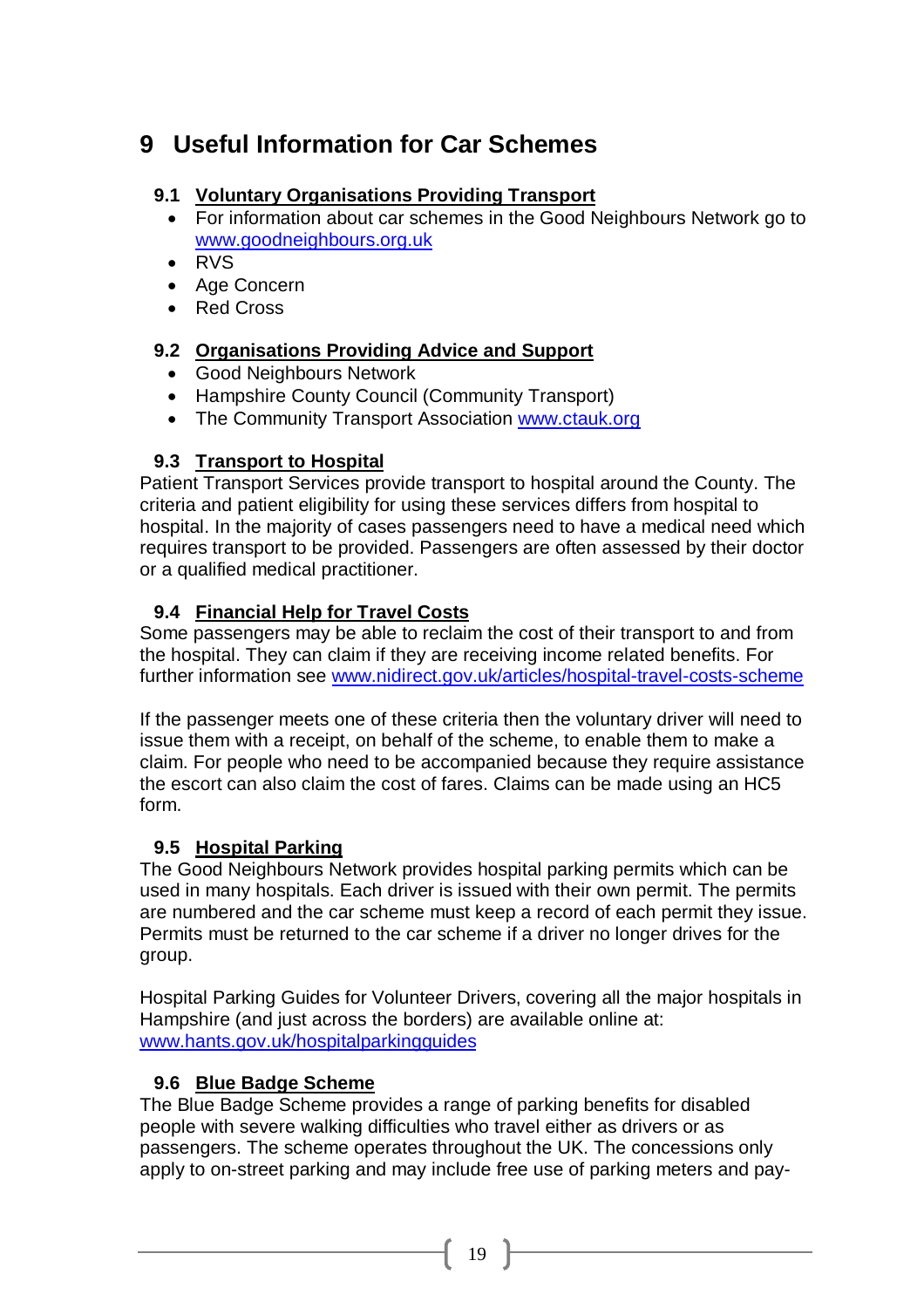and-display bays. Badge holders may also be exempt from limits on parking times imposed on others and can park for up to three hours on yellow lines (except where there is a ban on loading or unloading or other restrictions).

The badges can be used throughout the UK and while travelling abroad within the European Union (EU) and in some other European countries. The Blue Badge Scheme does not apply to off-street car parks, private roads or at most airports.

Hampshire County Council Blue Badge Department can be contacted on telephone number 0300 555 1376.

#### **9.7 How to help passengers**

Clients may have a range of health problems and/or disabilities which will affect them in different ways: hearing, speech or sight impairment, mobility or memory problems. Always ask the client what help they need, do not presume anything.

On leaving home – Check:

- Make sure that their property is secure and they have their keys.
- Take any medication they need.
- Check they have all that they require for the trip.

On returning home:

- See the client to the door and settle them in if they wish.
- Make sure they are happy and safe to be left.
- Notify the co-ordinator if you have any concerns.

If there is no reply when collecting a client:

- Ring the co-ordinator to check the appointment time and contact the emergency contact number.
- Enquire from the neighbours what might have happened.
- In cases of real anxiety ring 999.

A passenger with hearing or speech problems:

- Always carry a pencil and paper to write down information.
- Invite the client to write down what they would like to say to you.
- Remember that kind clear actions often speak louder than words.

A passenger with sight impairment:

- Always guide by letting the partially sighted person hold your arm. Resist the natural temptation to steer them from behind.
- Check that their feet are pointing in the same direction as yours.
- As you walk together keep your arm down by your side. If all is correct their arm will be bent to hold your elbow. The client will be walking beside you half a step behind.
- As you walk the natural movement of your body will convey when to stop or turn. It will also help them to gauge the height of kerb and steps.
- Talk to them about what is ahead.
- When approaching stairs it is important to say whether they are going up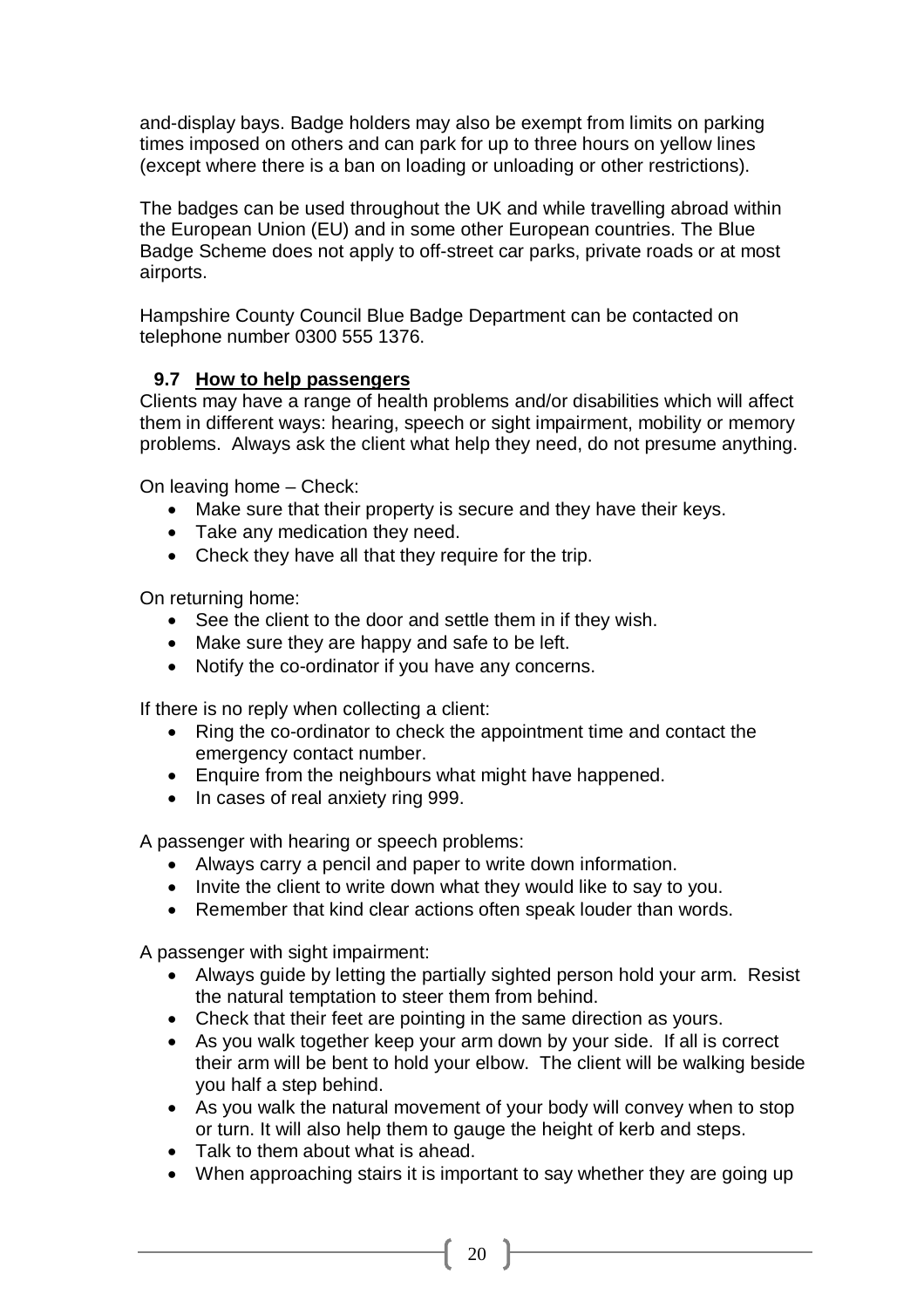or down and make it clear when it is the last step.

- When getting into a car approach the vehicle and place your guiding hand on the passenger door handle. Let the client find the handle with their hand and place their other hand on the roof above so that they can gauge the height of the door. Make it clear which way the car is facing. Encourage them to open the door and sit down without your intervention. Simply advise them to locate the corner of the door as they open it and to establish the seat position with their other hand. Watch that they do not hurt their head.
- When getting out of a car, check that it is clear for the client to open the door.

A passenger who has had a stroke:

- Speak slowly and clearly rather than loudly.
- Say a little at a time and be prepared to repeat it if the client does not grasp what is said at once.
- Allow plenty of time for them to take in what you say and to respond.
- Always keep a pencil and paper to hand.
- It will be helpful to speak simply but hurtful to talk to the client as thought they were a child.
- Walk at their pace.
- Concentrate on one task at a time, talking whilst walking, for example, may be impossible. (Extracted from 'Learning to Speak Again' publication. The Stoke Association)

#### **9.8 Transporting Pets**

If possible the owner or the owner's representative should accompany the pet.

- The owner and the pet should be in the back of the vehicle.
- Where possible the pet should be restrained in a suitable pet carrier.

Where the owner, or a representative of the owner, is not accompanying the pet a second volunteer should:

- Travel with the animal in the back of the vehicle.
- Take notes at the vet on behalf of the owner.
- Treatment should not be carried out without the consent of the owner being given directly to the vet.

#### **9.9 Dealing with Emergencies**

Volunteers should think through what might be helpful in an emergency.

In case of an emergency:

- It is advisable to carry a mobile phone.
- Make sure you have the telephone number of the Co-ordinator. They will have the emergency contacts for the client.

If a client is unwell at home:

- Ask if they would like the doctor to be called.
- Ask if they would like neighbours or relatives informed.
- Inform the hospital or day centre where they were expected.

21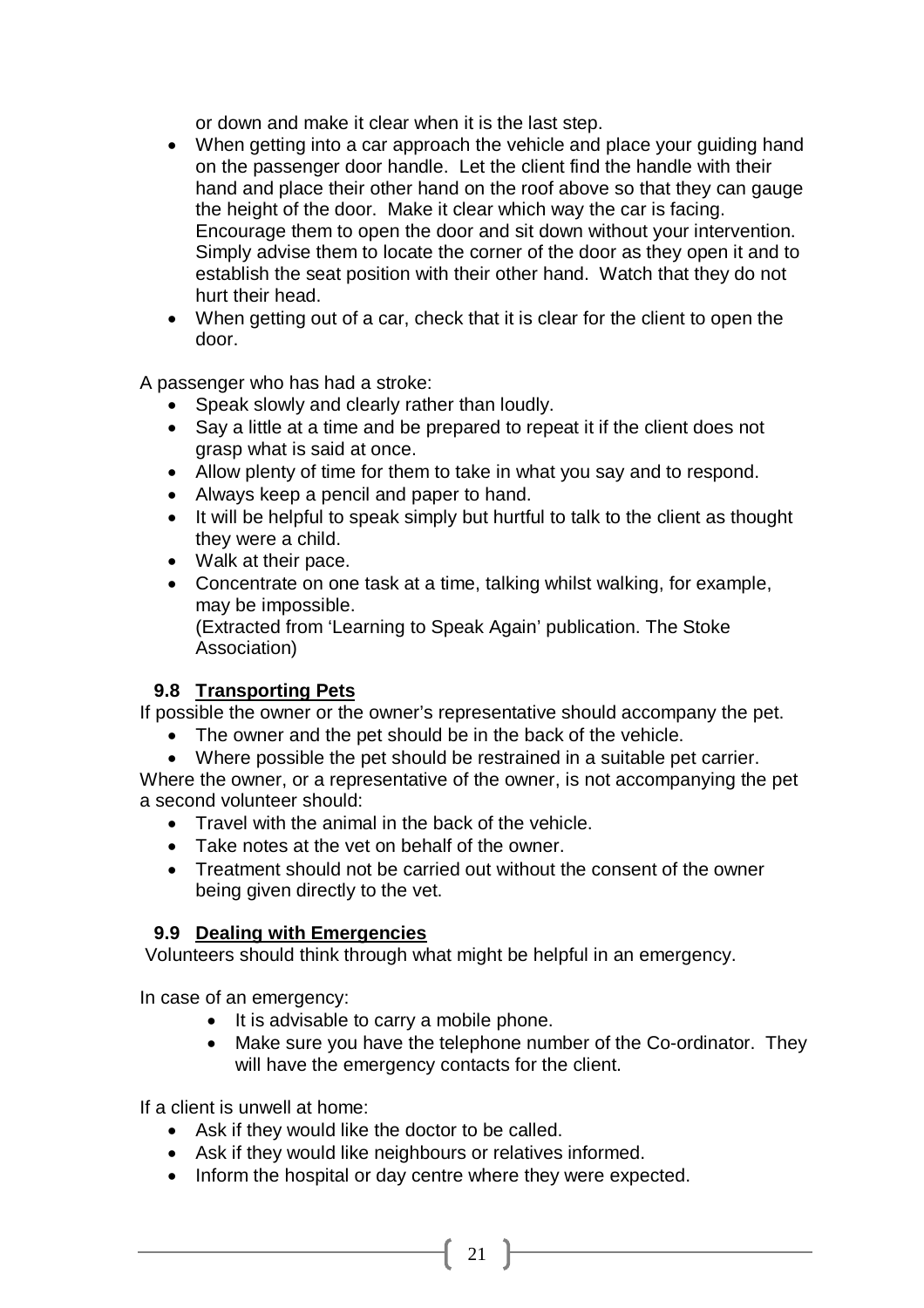• If the client becomes unconscious call the ambulance service by dialling 999.

If a passenger is unwell in transit:

- Stop somewhere safe.
- Investigate the problem.
- If necessary drive to the nearest Accident and Emergency department.
- In a real emergency dial 999.

If there is a vehicle breakdown/emergency:

- Pull off the road as far as is possible. Switch on the hazard lights.
- On a motorway, drive or coast to an emergency phone.
- Tell the control centre the number of your breakdown organisation, the car registration and the number shown on the nearest road marker post.
- Return immediately to the car and re-assure the client.

If there is an accident:

- Check the health of the client.
- If they or anyone else is injured call 999.
- If there are no apparent injuries and another car is involved, exchange all the necessary insurance details as normal.
- If needed, ask the client if they would like to be taken to the nearest Accident and Emergency or to their GP.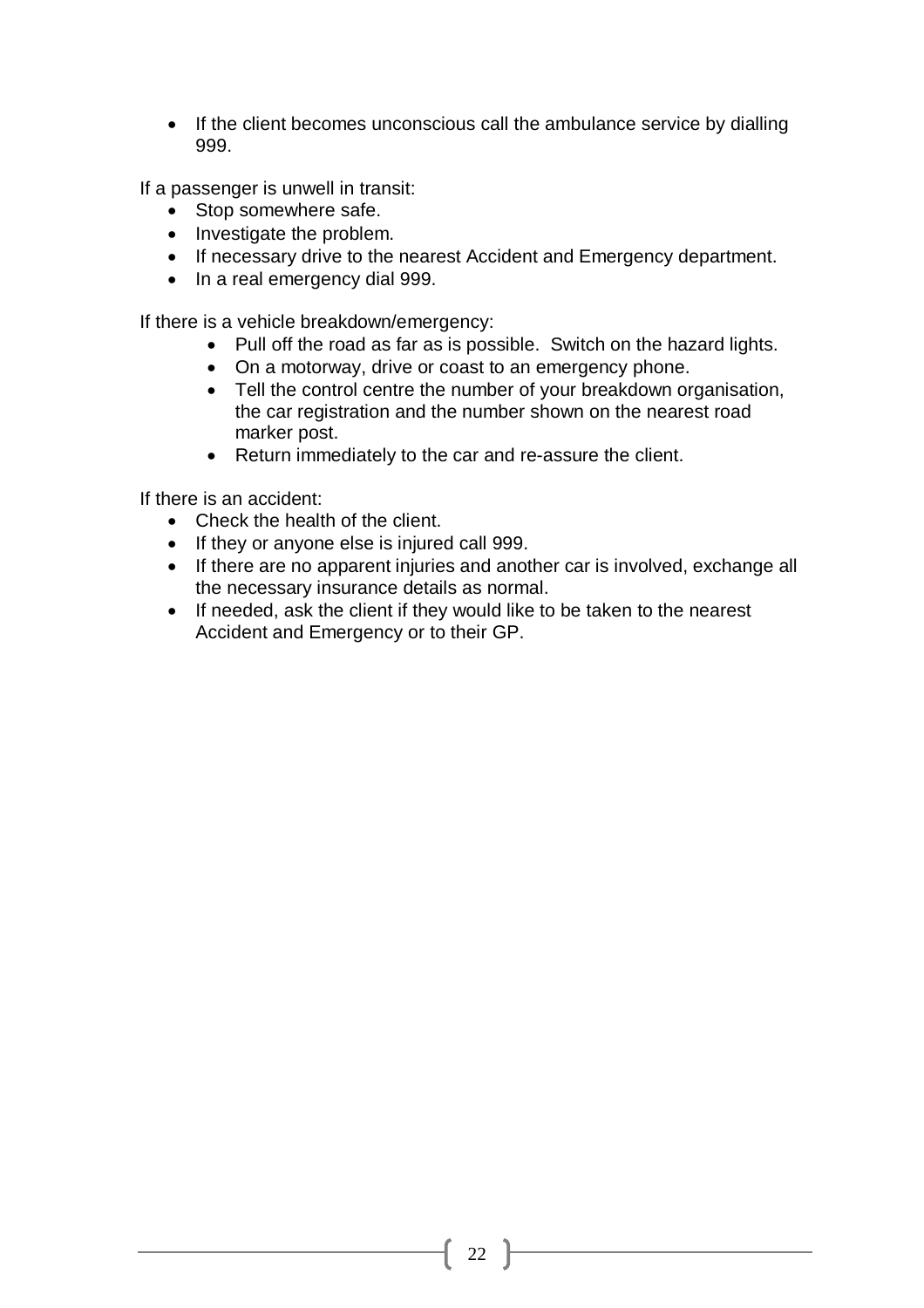## **10 Appendices**

- **Appendix A – Good Practice Guidelines Acceptance Form**
- **Appendix B – Example Application Form (to become a volunteer driver)**
- **Appendix C – Sample Expenses Claim Form**
- **Appendix D – Sample Client Risk Assessment Form**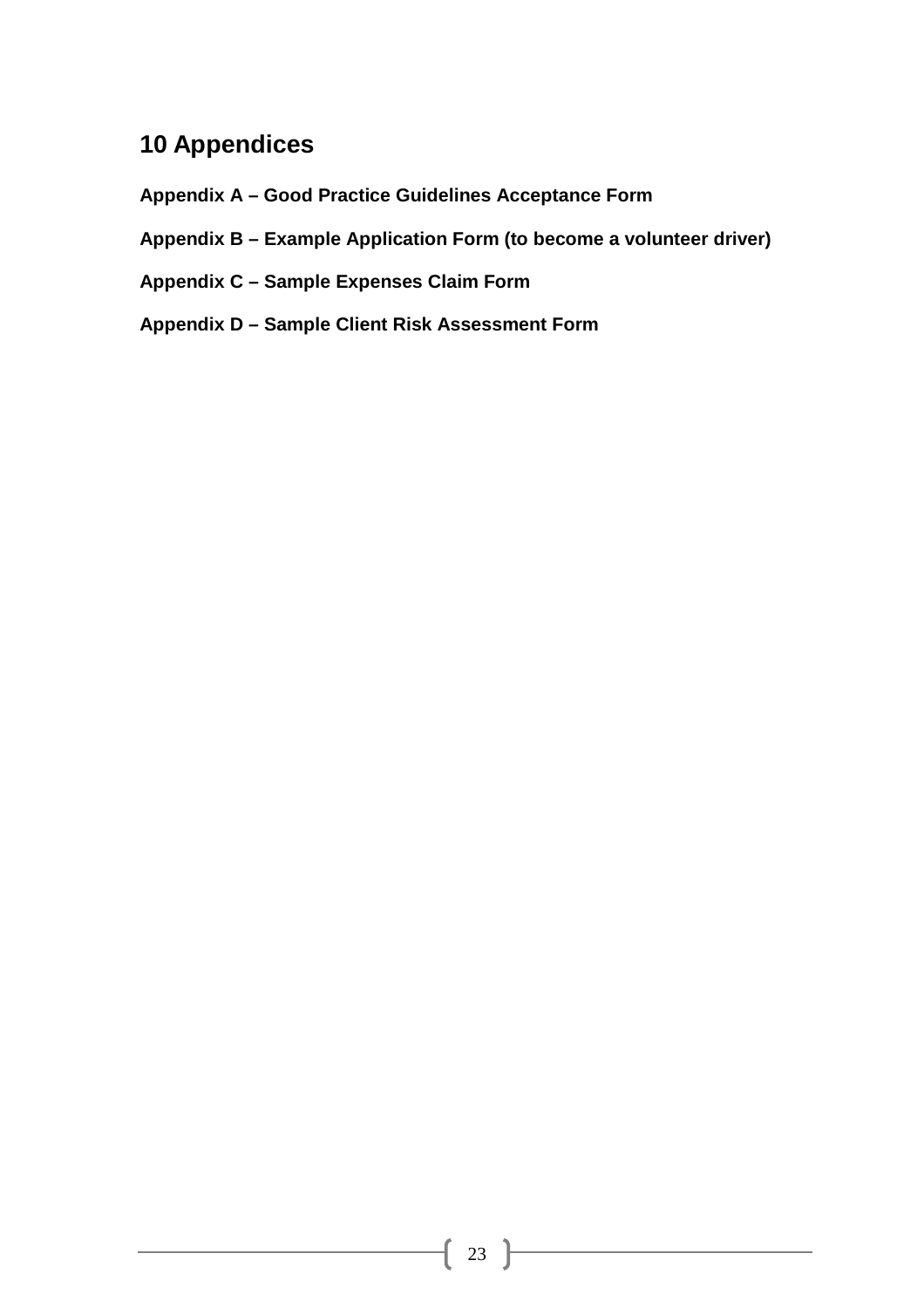# **11 Appendix A**

#### **Good Practice Guidelines Acceptance Form**

| I have read and understood the Good Practice Guidelines for Car Schemes and<br>agree to comply with them. |
|-----------------------------------------------------------------------------------------------------------|
|                                                                                                           |
|                                                                                                           |
| Please return this form to:                                                                               |
| Katharine Broomfield                                                                                      |
| <b>Community Transport</b>                                                                                |
| <b>Hampshire County Council</b>                                                                           |
| 2nd Floor Ell West,<br>The Castle,                                                                        |
|                                                                                                           |

Telephone: 01962 846785

Winchester SO23 8UJ

Please note: The information on this form will be kept as a record of which groups have agreed to comply with the good practice guidelines. Contact details will be used to issue updates to the guidelines where necessary.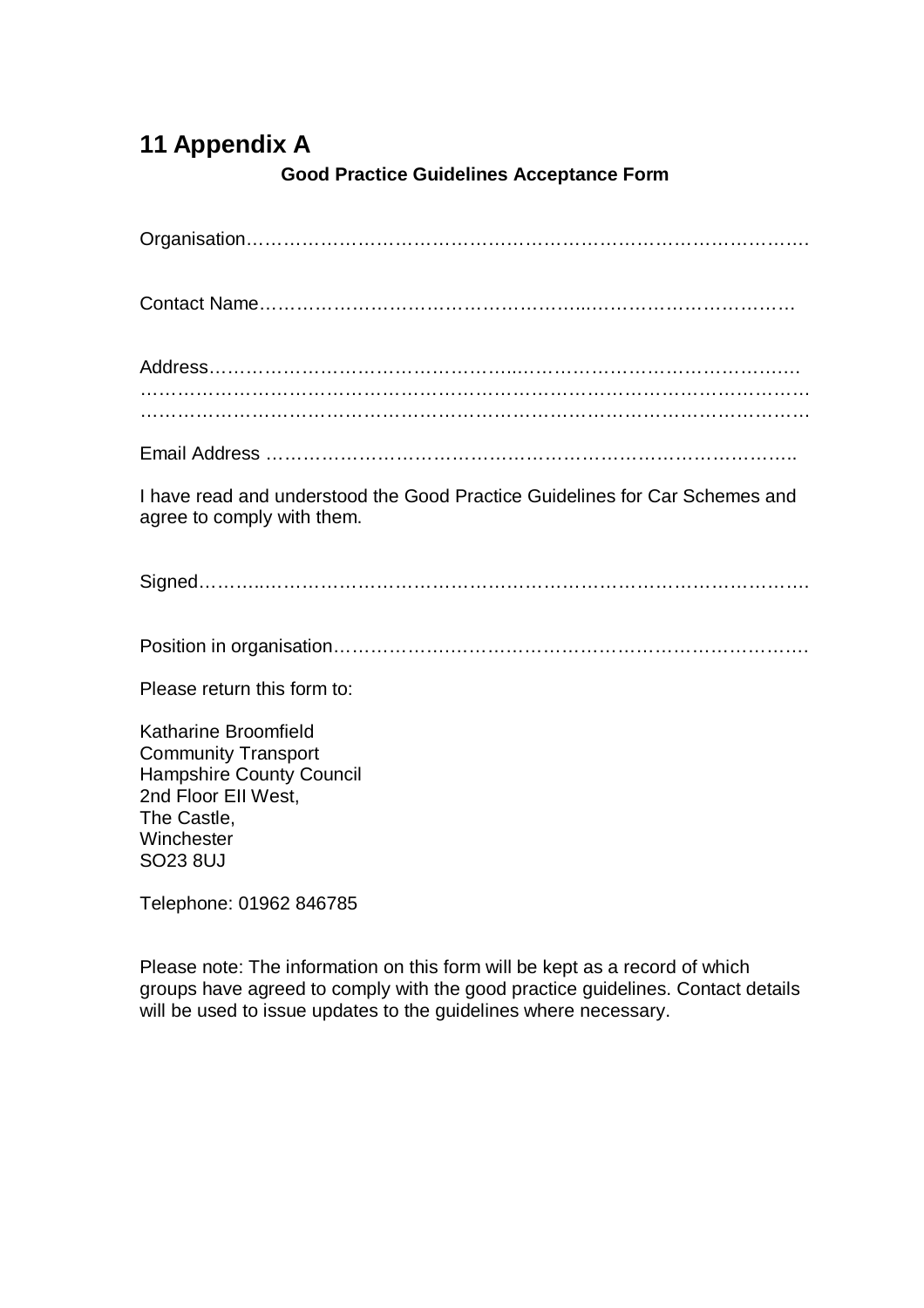## **12 Appendix B APPLICATION FORM TO BECOME A VOLUNTEER DRIVER**

| Full Name:                                                                                                            | Date of Birth: |     |  |  |
|-----------------------------------------------------------------------------------------------------------------------|----------------|-----|--|--|
|                                                                                                                       |                |     |  |  |
| Previous address (eg) within the last 5<br>Present address:<br>years:<br>Continue on a separate sheet if<br>necessary |                |     |  |  |
|                                                                                                                       |                |     |  |  |
| From:                                                                                                                 | From:          | To: |  |  |
|                                                                                                                       |                |     |  |  |
| Daytime Telephone Number:<br>Evening (if different):                                                                  |                |     |  |  |
| Best time to ring:                                                                                                    |                |     |  |  |
|                                                                                                                       |                |     |  |  |

| Car Details:                                         |                                        |
|------------------------------------------------------|----------------------------------------|
|                                                      | .*Estate/hatchback/saloon              |
|                                                      | *please circle as applicable           |
|                                                      |                                        |
|                                                      |                                        |
|                                                      |                                        |
|                                                      | *please circle as applicable           |
|                                                      |                                        |
| Can the vehicle take a folded wheelchair             | Yes <br>No l                           |
|                                                      |                                        |
| Names and addresses of insurance                     | Do you hold a full driving licence?    |
| company:                                             | Yes/No                                 |
|                                                      |                                        |
|                                                      |                                        |
|                                                      | Do you hold a fully comprehensive      |
|                                                      | insurance?                             |
|                                                      | Yes/No                                 |
| Do you have any endorsements:                        | Yes l<br>$No \cup$ (if yes please give |
| details)                                             |                                        |
|                                                      |                                        |
|                                                      |                                        |
| Previous voluntary work/relevant experience (if any) |                                        |
|                                                      |                                        |
|                                                      |                                        |
|                                                      |                                        |

Times available to drive (please tick all appropriate):

|         | Mon | Tues | Wed | <b>Thurs</b> | Fri | Sat | Sun |
|---------|-----|------|-----|--------------|-----|-----|-----|
| Am      |     |      |     |              |     |     |     |
| Pm      |     |      |     |              |     |     |     |
| Evening |     |      |     |              |     |     |     |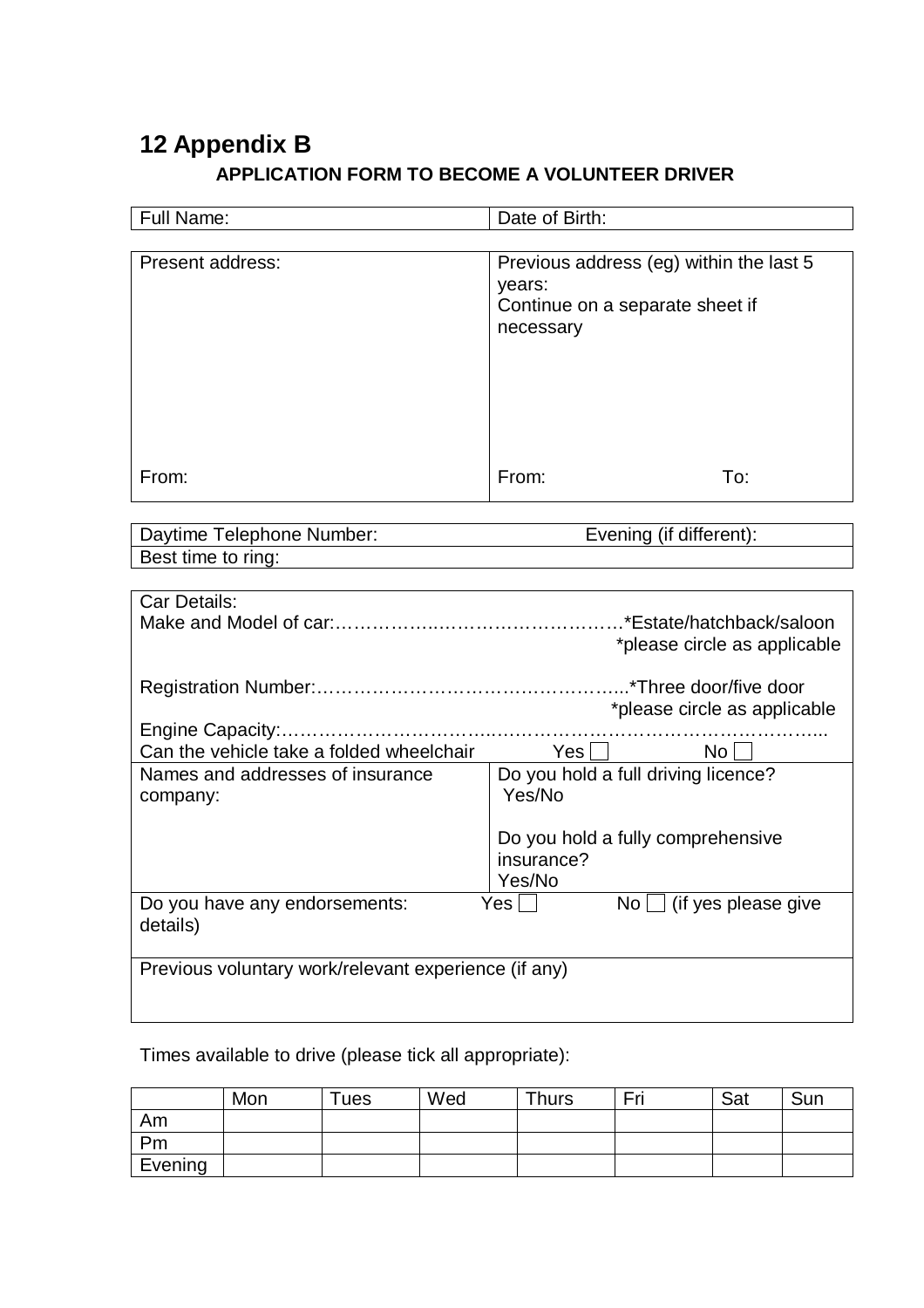| Please give the name and address of 2 referees personally known to you of whom<br>neither should be relatives: |          |
|----------------------------------------------------------------------------------------------------------------|----------|
| Name:                                                                                                          | Name:    |
| Address:                                                                                                       | Address: |
|                                                                                                                |          |
|                                                                                                                |          |
|                                                                                                                |          |

Do you have any disability or health problems which may affect your voluntary driving? E.g. back problems

Have you ever been convicted of any criminal offence at any time? Yes  $\Box$  No  $\Box$ Rehabilitation of Offenders Act 1974 (Exemption) Orders 1975 &1986. The provisions relating to the non-disclosure of criminal convictions do not apply to the voluntary work for which you are applying. Therefore, it is necessary for you to disclose any criminal convictions even of, under the Rehabilitation of Offenders Act they would otherwise be regarded as "spent". Disclosing an offence will not necessarily prevent you from volunteering.

If yes. Please give details of the conviction (s) and date (s) below:

I wish to apply to become a voluntary driver. The information I have given is correct at the date of this application. In accordance with the 1998 Data Protection Act, I agree that the GN group may hold information about me for volunteering reasons. This will be kept securely, manually or on computer and accessed only by authorised personnel.

Signed: Date:

| <b>OFFICE USE ONLY:</b>                |                  |
|----------------------------------------|------------------|
| Date Interviewed:                      | By:              |
| <b>Documents Checked:</b>              |                  |
| Driving licence:<br>Vehicle Insurance: | MOT certificate: |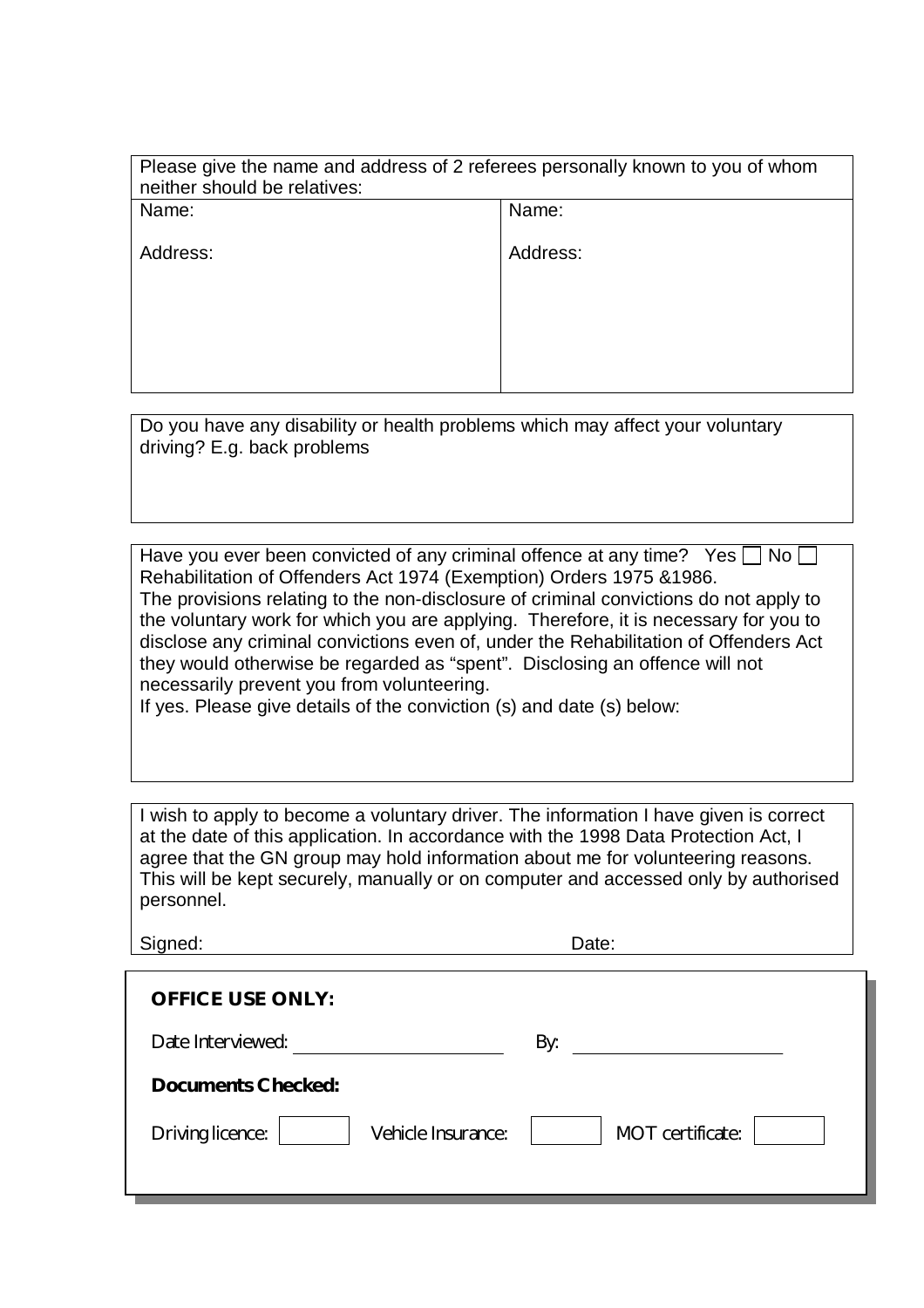# **13 Appendix C**

#### **SAMPLE EXPENSES CLAIM FORM**

(Name of Care Group)

Vehicle Registration:………………………………………………………..……………

Please return this form to:-

Name:………………………………………………………………………….………… Address:…………………………………………………………………………..………

It is important for the committee to know the true cost of the journeys undertaken so please claim all your expenses. If you do not wish to keep the money you can donate it back to the Care Group.

Travel Expenses

| Date | <b>Client</b> | U | From | Mileage | Cost |
|------|---------------|---|------|---------|------|
|      |               |   |      |         |      |
|      |               |   |      |         |      |
|      |               |   |      |         |      |
|      |               |   |      |         |      |

Other Expenses (please include any receipts)

| Date | Item | Cost |
|------|------|------|
|      |      |      |
|      |      |      |
|      |      |      |
|      |      |      |

Please supply details of any changes to your details e.g. address, telephone number, vehicle, insurance company, driving license, MOT certificate.

I certify that this claim is correct and I hold a current driving license and current insurance policy and MOT relating to my vehicle. I have not incurred any endorsements that I have not previously notified you of in writing.

Signed…………………………………………… Date…………………………………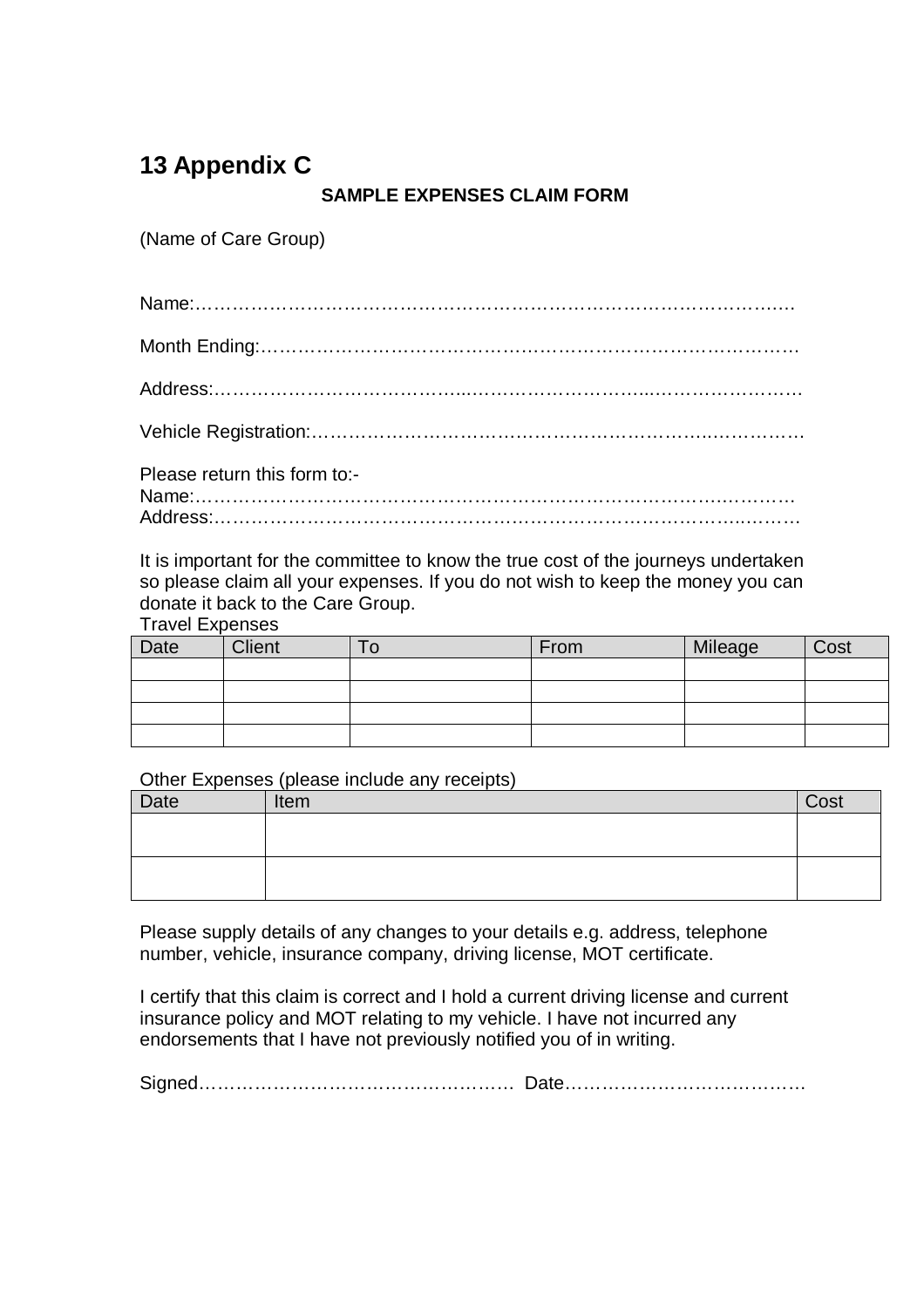#### **14 Appendix D SAMPLE CLIENT RISK ASSESSMENT FORM**

When taking on a new Client the Co-ordinator will need to make an assessment as to whether it is right for the car scheme to assist. This information can also be used as a risk assessment This judgement is based on three things:

- Is the service provided by the car scheme appropriate for the potential Client's needs?
- Is the volunteer at risk by dealing with the potential client?
- Is the request within the capacity of the car scheme?

When a new Client is interviewed for the first time, it is useful to ask certain questions which the Co-ordinator can form an opinion. The interview can be carried out over the telephone or ideally in person. An explanation should be given that this is a formality with all new clients.

| <b>Risk Assessment</b><br>Does passenger need assistance walking from their front door Yes<br>No<br>Does passenger need assistance getting into the car<br>Yes <br>No <sub>1</sub><br>Does passenger need to sit in the front seat of the car<br>Yes    <br>No l<br>Does passenger use a wheelchair<br>$Yes \Box$<br>No <sub>1</sub> |
|--------------------------------------------------------------------------------------------------------------------------------------------------------------------------------------------------------------------------------------------------------------------------------------------------------------------------------------|
| Yes $\Box$<br>No<br>Does the passenger have a blue badge?<br>Has the passenger got any health problems that the car scheme should be<br>aware of? For example                                                                                                                                                                        |
|                                                                                                                                                                                                                                                                                                                                      |
| Does a Carer/relative/friend need to accompany the passenger?<br>Yes <br>No <sub>1</sub>                                                                                                                                                                                                                                             |